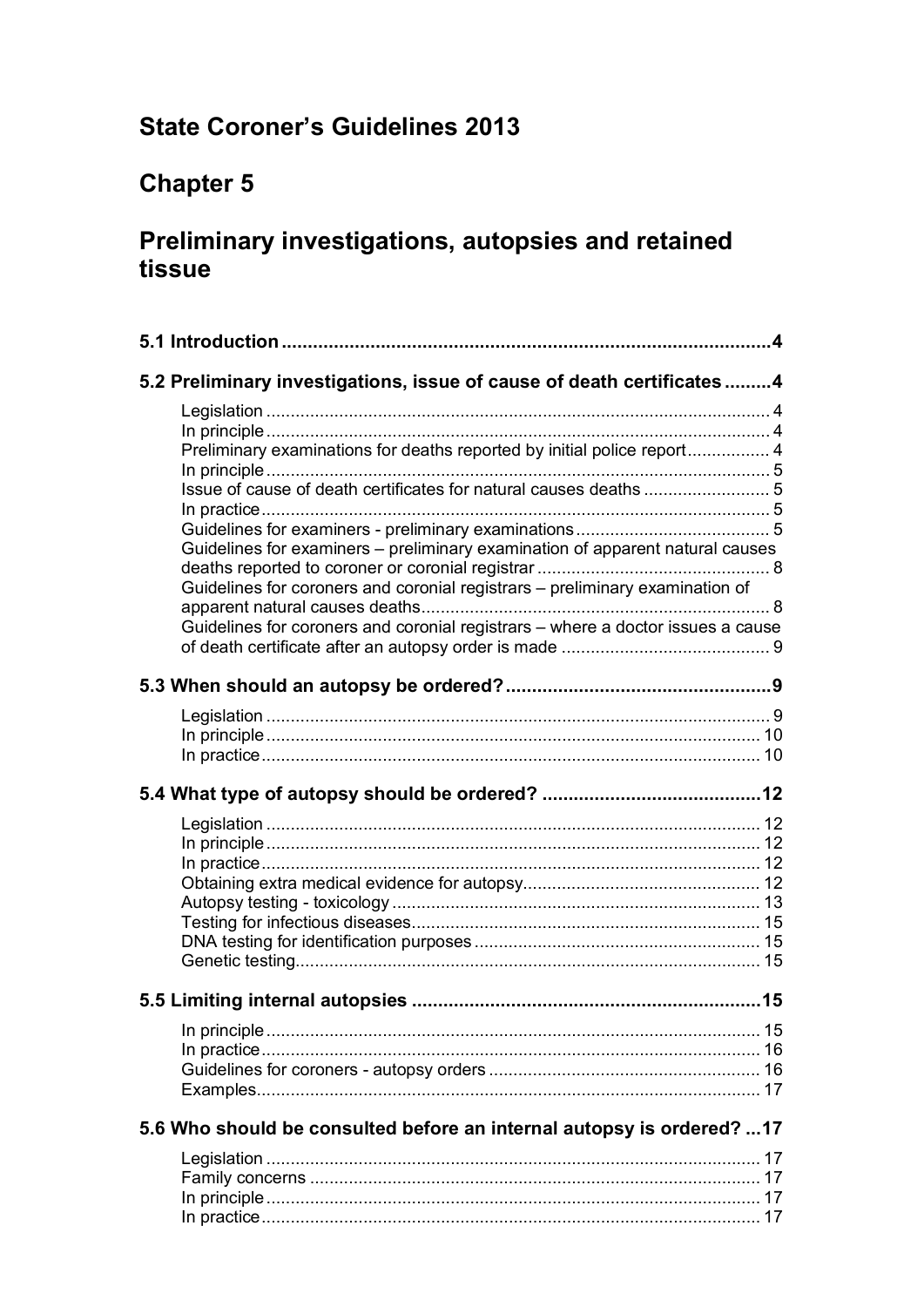| 5.10 Autopsy notices, autopsy certificates, doctor's notice to coroner      |  |
|-----------------------------------------------------------------------------|--|
|                                                                             |  |
|                                                                             |  |
|                                                                             |  |
|                                                                             |  |
|                                                                             |  |
|                                                                             |  |
|                                                                             |  |
|                                                                             |  |
|                                                                             |  |
|                                                                             |  |
|                                                                             |  |
|                                                                             |  |
|                                                                             |  |
|                                                                             |  |
|                                                                             |  |
| 5.12 Retention of tissue, whole organs, foetuses and body parts  28         |  |
|                                                                             |  |
|                                                                             |  |
|                                                                             |  |
|                                                                             |  |
|                                                                             |  |
|                                                                             |  |
|                                                                             |  |
|                                                                             |  |
|                                                                             |  |
|                                                                             |  |
|                                                                             |  |
|                                                                             |  |
|                                                                             |  |
|                                                                             |  |
| Guidelines for coroners and pathologists: toxicology samples at autopsy  34 |  |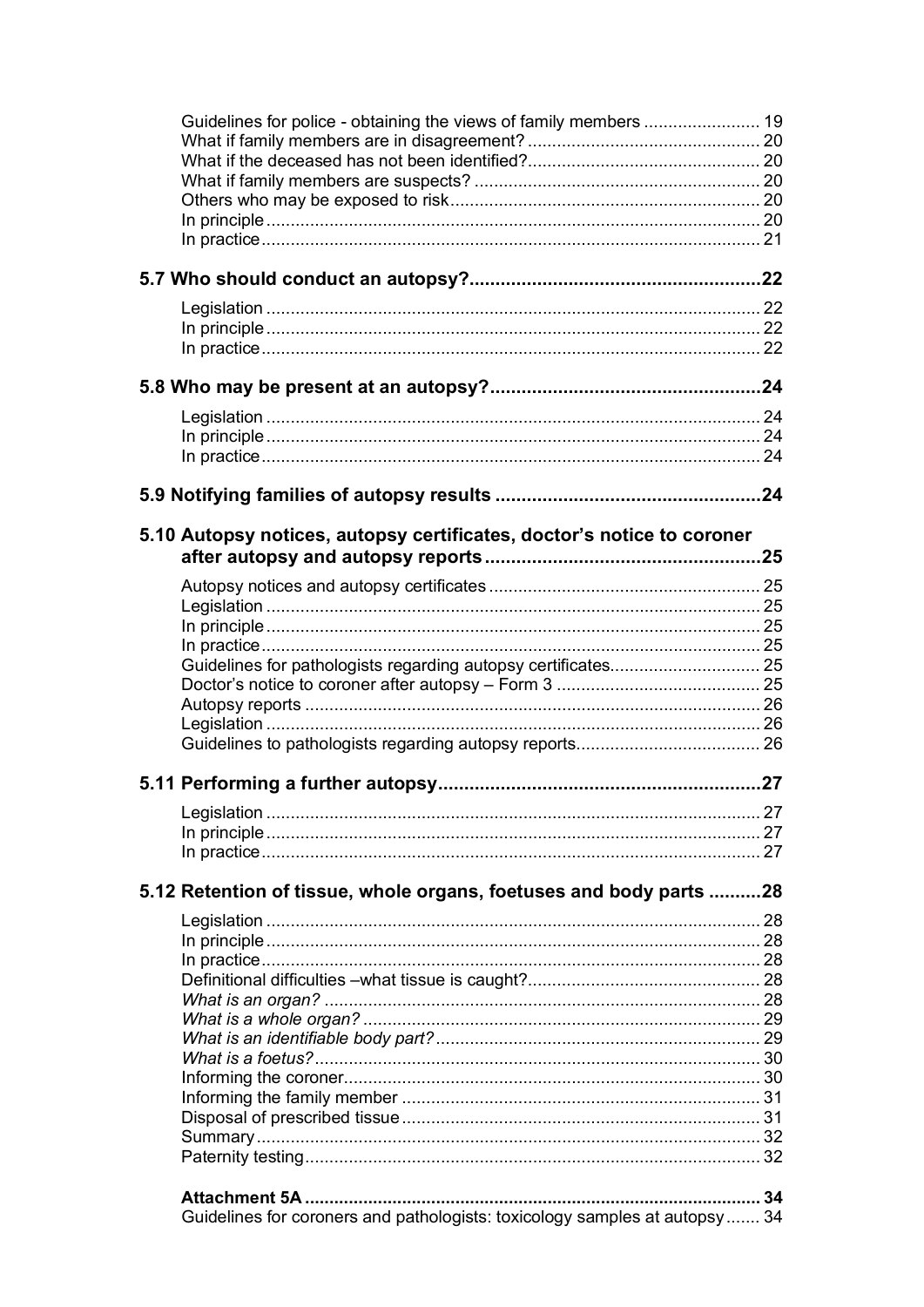| Doctors approved as examiners under sections 11AA and 14 of the Coroners     |    |
|------------------------------------------------------------------------------|----|
|                                                                              |    |
| Doctors approved by the State Coroner to conduct particular types of autopsy |    |
|                                                                              |    |
|                                                                              |    |
|                                                                              |    |
| Complex coronial autopsies in children aged 14 years or under  38            |    |
|                                                                              | 39 |
| Anatomical structures that are prescribed tissue and those that are not  39  |    |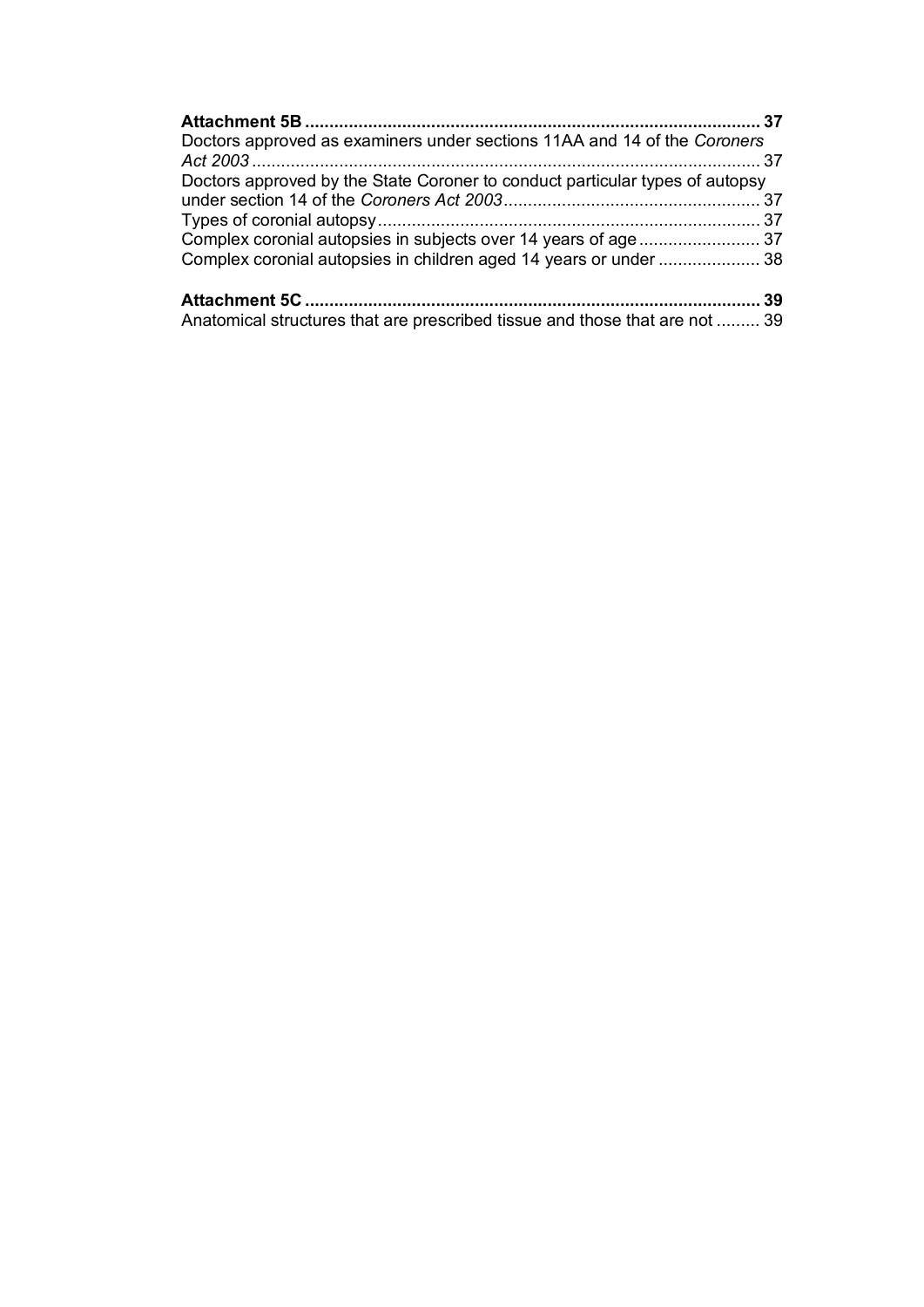# <span id="page-3-0"></span>**5.1 Introduction**

Autopsies are a vitally important aspect of coronial investigations. They can assist to identify the deceased, contribute information about the circumstances of the death and establish the cause of death. They are however, invasive, costly and potentially harmful. Accordingly, autopsies should be limited to the extent necessary to enable the coroner to make the findings required by s. 45 of the Coroners Act. In the case of deaths that are only reportable because a death certificate has not been issued the coroner should only order an autopsy if the coroner reasonably believes that no death certificate will be issued. The views of a family member should always be sought and considered before ordering an internal autopsy.

This Chapter also looks at steps that should be taken to ascertain whether a death is in fact reportable before ordering an autopsy including, if necessary, having a pathologist review the case with a view to issuing a cause of death certificate.

# <span id="page-3-1"></span>**5.2 Preliminary investigations, issue of cause of death certificates**

# <span id="page-3-2"></span>*Legislation*

Coroners Act Sections 11, 11AA, 12, 13, 26, Schedule 2 Dictionary - investigation

Births, Deaths and Marriages Registration Act Section 30

# <span id="page-3-3"></span>*In principle*

#### <span id="page-3-4"></span>**Preliminary examinations for deaths reported by initial police report**

The Coroners Act authorises a range of largely non-invasive preliminary procedures to be undertaken promptly after police report the death to the coroner in writing under s 7(4) of the Act in order to enhance the efficiency and quality of the coronial process.

The preliminary examination process may include visual examination and post-mortem imaging of the body, taking and testing blood and other samples and collating information about the person's medical history. These procedures will generally be performed by forensic pathologists or other clinical coronial personnel under the supervision of a forensic pathologist. Information obtained from the preliminary examination may inform timely decision making by coroners about the extent to which further coronial investigation including autopsy is necessary, and/or improve the quality of testing through prompt sampling or testing.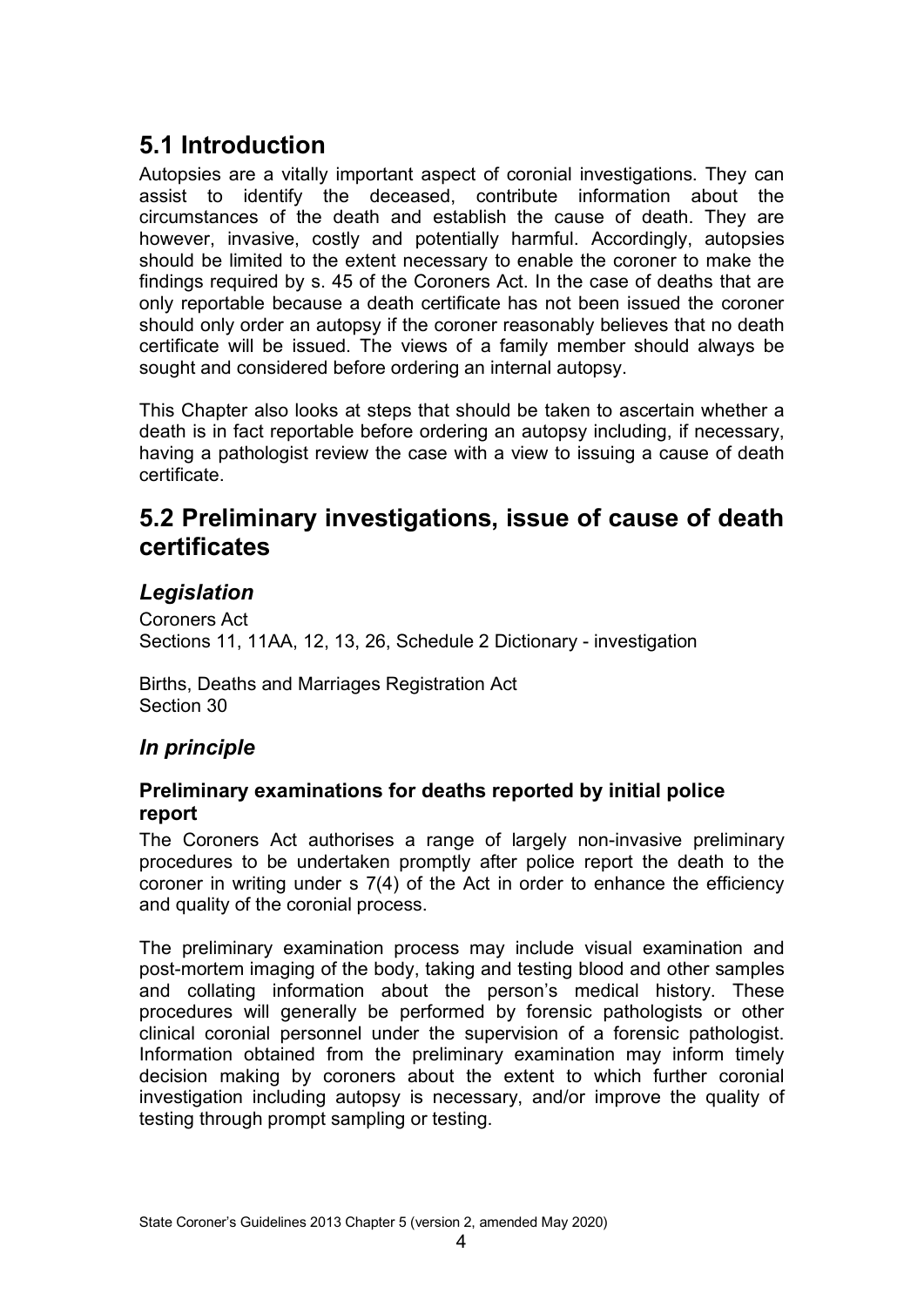# <span id="page-4-0"></span>*In principle*

#### <span id="page-4-1"></span>**Issue of cause of death certificates for natural causes deaths**

Medical practitioners have a legal obligation to issue a cause of death certificate if they can 'form an opinion as to the probable cause of death'. When considering that issue the doctor may have regard to information gleaned as a result of examining the deceased person's body and/or information about the deceased person's medical history and the circumstances of their death.

Forensic pathologists, as a result of their having undertaken numerous autopsies may be better placed than other medical practitioners to form an opinion as to a probable cause of death after examining the deceased person's body and/or reviewing their medical records and considering the circumstances of the death as set out in the Form 1.

By having regard to this information, pathologists may be in a position to issue a cause of death certificate in relation to deaths that appear to be the result of natural causes and have only been reported because no other doctor can identify probable cause of death.

Experience shows in some months as many as 40% of reported deaths may ultimately receive a cause of death certificate and therefore not require any coronial investigation.

It is important that natural causes deaths are not unnecessarily made the subject of a coronial investigation merely because the deceased person's usual treating doctor is not available or does not fully understand their obligations in relation to the issuing of a cause of death certificate. The procedures described below are designed to avoid this happening by authorising pathologists to conduct a preliminary examination to determine whether they are able to issue a death certificate. The procedures also contemplate that in some instances it may be appropriate for the coroner to accept a death certificate even after an autopsy order has been issued.

### <span id="page-4-2"></span>*In practice*

#### <span id="page-4-3"></span>**Guidelines for examiners - preliminary examinations**

For coronial purposes, preliminary examination procedures can commence as soon as police have submitted a written report of the death to the coroner. Section 11AA of the Coroners Act does not authorise the preliminary examination of bodies before police have reported the death in writing to a coroner, which will generally by way of a Form 1 registered with the Coroners Court.

Specifically, preliminary examinations may not be performed while police are endeavouring to obtain cause of death certificates for apparent natural causes deaths under the pre-registration triaging processes set out in the QPS Operational Procedures Manual. This is to ensure coronial resources, particularly pathologists, coronial nurses, mortuary assistants are applied only to deaths that have been formally reported to the coroner.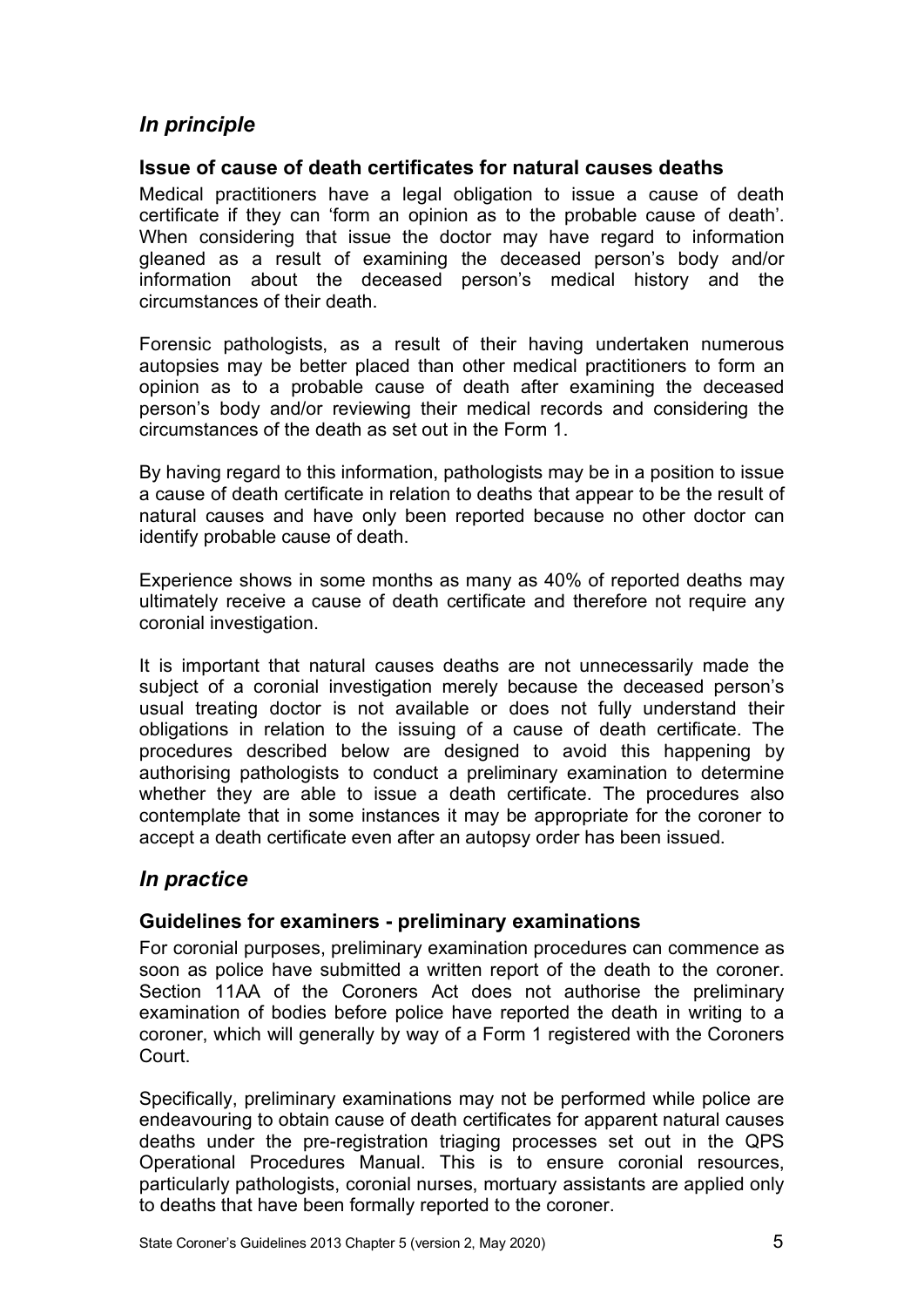The preliminary examination process is designed to optimise post-mortem testing through timely taking of samples as post-mortem changes during the interval between death and sample collection can significantly affect the interpretation of test results. For this reason, coroners and coronial registrars need to be aware that sampling and/or testing can be particularly timesensitive and may need to be undertaken in advance of both the Form 1 and the autopsy, ideally within 6-12 hours of death. Examples include:

- blood for tryptase in anaphylaxis
- blood for drugs affected by post-mortem redistribution
- samples for sensitive bacteria such as Meningococcus
- vitreous for glucose; and
- CT scans for arterial gas in maternal and diving deaths before obscured by decomposition.

Accordingly, in an urgent and exceptional case, a coroner may inform the pathologist that these procedures can be carried out after the death is reported to the coroner in writing (e.g. by email) but before the Form 1 is lodged; for example, a suspected homicide occurring over a weekend. In most cases of this nature the procedures would form part of an order for an internal autopsy examination.

The following doctors are approved as "examiners" under section 11AA(4) of the Coroners Act to perform preliminary examinations:

- Forensic pathologists employed by Health Support Queensland and credentialed to perform coronial autopsies
- Medical registrars working under the supervision of forensic pathologists
- Pathologists contracted by the Department of Justice & Attorney-General and credentialed to perform coronial autopsies

The following clinical personnel are considered to be "suitably qualified" under section 11AA(4) to perform preliminary examinations under the general supervision of an examiner:

- Registered Nurses employed by Health Support Queensland as a coronial nurse
- Mortuary assistants who are trained and qualified to a sufficient standard, as advised by the Managing Scientist in charge of Coronial **Services**
- Doctors employed and credentialed by Health Support Queensland as a forensic physician, forensic medical officer, or government medical officer
- Radiographers and Licensed Operators in the field of medical imaging
- Forensic odontologists credentialed by Health Support Queensland
- Police officers trained and qualified in the taking of fingerprints

Invasive preliminary examinations for deaths in custody, suspicious deaths and child deaths may only be undertaken by a suitably qualified person with the express approval and supervision of an examiner.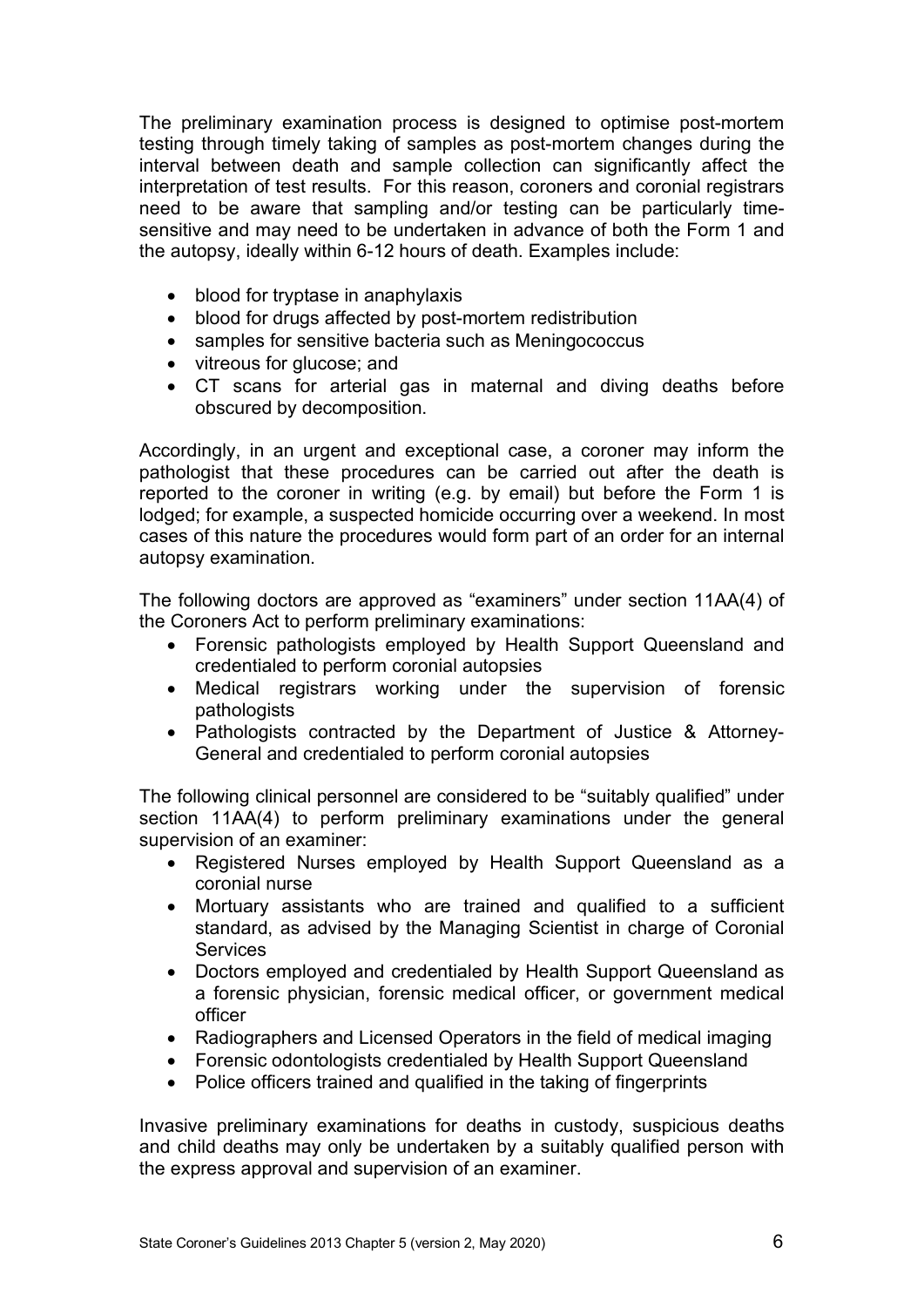While section 11AA(3) of the Coroners Act sets out the range of procedures authorised for a preliminary examination, not all procedures will be necessary in every case. For example, whereas the taking of blood samples will form a routine part of a preliminary examination, vitreous humour will generally only be taken when an adequate femoral blood sample cannot be obtained for toxicology testing or when it is needed for specific biochemical testing. In short, the scope of the preliminary examination will be considered by the examiner on a case by case basis. Bodies will only be fingerprinted when required for formal identification purposes. In a few instances, sampling, imaging or other procedures may be undertaken as part of preliminary examinations solely to reduce the post-mortem deterioration that would occur if delayed until an autopsy; the results of these may only become available some days later.

Section 11AA(5) requires examiners to consider whether the family may be distressed by the preliminary examination, especially invasive sampling. Examiners must also take into account known cultural traditions and spiritual beliefs. The Form 1 may assist because, if the family has not raised any concerns about an internal autopsy, it may be reasonable to assume that preliminary examinations would likewise not raise concerns. On the other hand, if the family has raised concerns about an autopsy, examiners should consider carefully whether to proceed with invasive sampling and seek assistance from coronial counsellors or coronial nurses, who should support families to understand the preliminary examinations proposed. The examiner must consider the feedback provided and whenever practicable take this into account before preliminary examinations are undertaken.

Section 11AA(6) requires examiners to prepare a written preliminary examination report as soon as practicable and give this to a coroner. Such reports are confidential and must only be provided to coroners or the Coroners Court. In the report an examiner may adopt written material provided by suitably qualified persons or by those performing tests or examinations, e.g. nurses, toxicologists, radiologists or odontologists.

In cases where it is initially uncertain whether a cause of death certificate can be issued or what type of autopsy should be performed, it is intended that coroners will have regard to the preliminary examination report before issuing an autopsy order. A preliminary examination report must be contained in an email or other writing with a heading to that effect and contain a summary of the following:

- (i) any additional information obtained or considered (including the medical and circumstantial history);
- (ii) any imaging, sampling, testing or other procedures undertaken;
- (iii) the results or findings of imaging, sampling, testing or other procedures unless these are not available and will be included in the autopsy report; and
- (iv)the likely medical cause of death (if available) (or a recommendation as to the type of autopsy to perform).

In some cases it will be clear from the outset that a preliminary examination will not assist the coroner in deciding whether the death is reportable or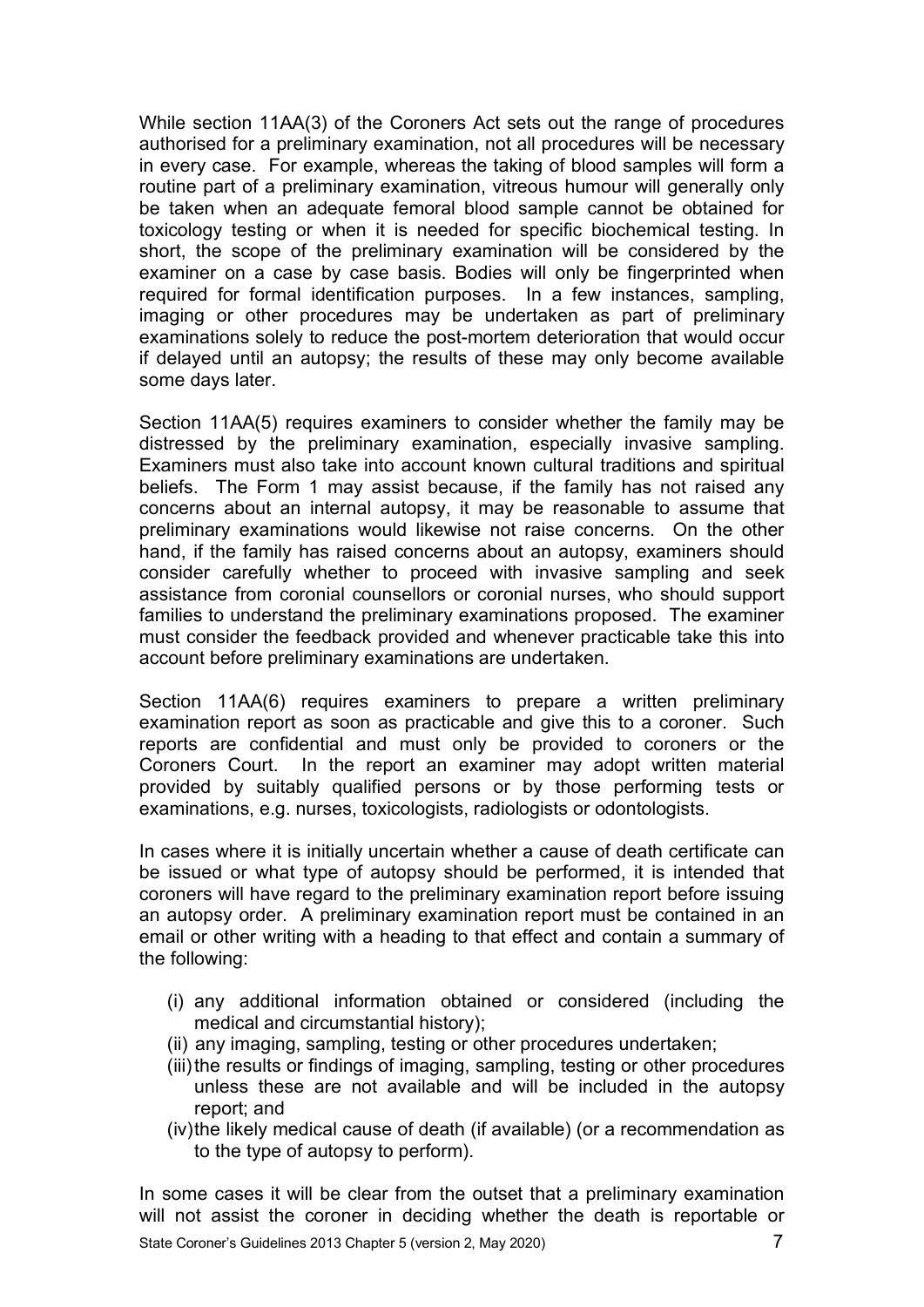deciding the type of autopsy order, e.g. homicides requiring CT scans and access to medical records. In those cases, a separate preliminary examination report is not needed and the results of such examinations should be included in the autopsy report.

#### <span id="page-7-0"></span>**Guidelines for examiners – preliminary examination of apparent natural causes deaths reported to coroner or coronial registrar**

The preliminary examination process is a crucial part of the initial stages of the investigation of an apparent natural causes death reported to the coroner only because a cause of death certificate has not been issued – section 8(3)(e). In many cases, the preliminary examination will yield sufficient information to support the issue of a cause of death certificate, whether by the person's treating doctor or by the pathologist.

Because the family will be aware the death is being treated as a coroner's case, it is important to involve them before any final decisions are made to exclude the death from the coronial processes. Therefore, if a probable cause of death can be established, the pathologist should request a coronial nurse or a coronial counsellor to contact the family to ascertain if they have concerns about the circumstances of the death or for some other reason want an internal autopsy to be undertaken.

The results of this consideration and consultation should be conveyed to the coroner or coronial registrar to whom the death has been reported. If the coroner or coronial registrar considers no further investigation is needed they should accept a cause of death certificate and the family be advised to arrange for their funeral director to collect the body.

If the pathologist considers further scene, eyewitness accounts or medical records might assist in reaching a conclusion as to the probable cause of death, the pathologist should email or telephone the Coroners Court registry with a request that this information be sought. Consultation with the family and liaison with the coroner or coronial registrar will be put on hold until this extra material is received and considered.

If the family raises concerns or if the pathologist is unable to determine a probable cause of death within two business days the pathologist should seek further direction from the coroner or coronial registrar.

#### <span id="page-7-1"></span>**Guidelines for coroners and coronial registrars – preliminary examination of apparent natural causes deaths**

In all cases of deaths that appear to be of natural causes and only reported to a coroner or coronial registrar because the deceased person's usual treating doctor has not issued a cause of death certificate, before proceeding to issue any autopsy order, the coroner or coronial registrar should ensure all options for identifying the probable cause of death and issuing a death certificate are explored.

Where the body has not yet been transported to the mortuary where the autopsy would be performed, the coroner or coronial registrar should consult with an appropriate pathologist (either the local pathologist or if unavailable,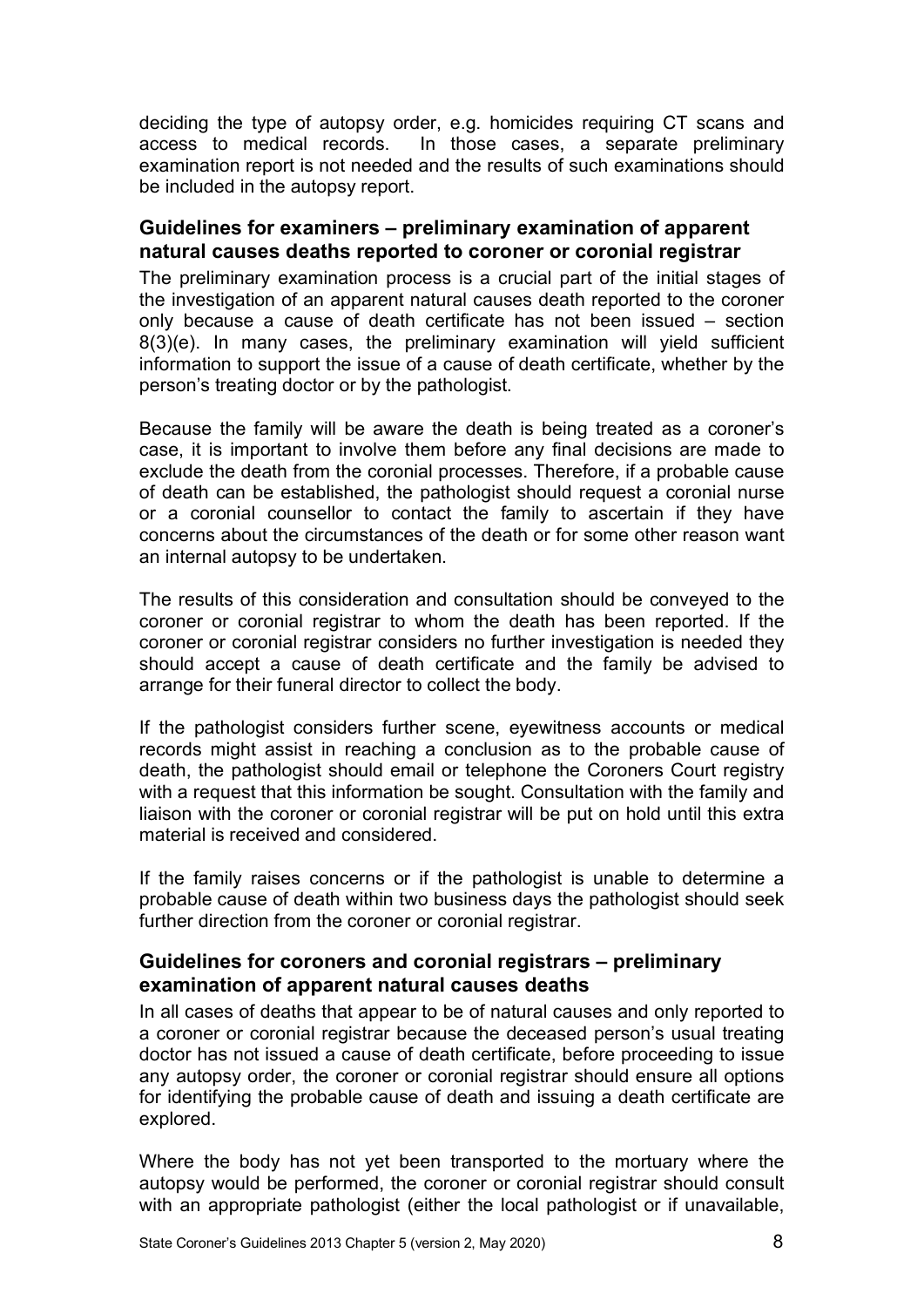the duty pathologist at Forensic and Scientific Services or the Chief Forensic Pathologist) to ascertain whether they can issue or facilitate the issue of a cause of death certificate. The body should not be transported until these enquiries have been made.

Where the body has been transported to the mortuary where the autopsy would be performed, a preliminary examination will be performed under section 11AA

If the pathologist advises that:

- the probable cause of death can be identified
- a counsellor or coronial nurse has confirmed the family of the deceased person has not raised any concerns warranting investigation by the coroner,

the coroner or coronial registrar should accept a cause of death certificate unless there is some other aspect of the matter that warrants further investigation by the coroner and enlivens the coroner's jurisdiction.

If a cause of death certificate is issued, a copy must be provided to the Coroners Court registry and the coronial file should be closed noting the death was determined to be not reportable. A copy of the cause of death certificate should be placed on the file.

#### <span id="page-8-0"></span>**Guidelines for coroners and coronial registrars – where a doctor issues a cause of death certificate after an autopsy order is made**

Occasionally a coroner or coronial registrar may issue an autopsy order for a deceased person but in the meantime the person's treating doctor has issued a death certificate or the pathologist indicates they are prepared to issue a death certificate.

In these cases, it is permissible for the coroner or coronial registrar to accept the death certificate. However, the family must be involved before any final decision is made. The coroner or coronial registrar should request a coronial counsellor or coronial nurse to contact the family to ascertain if they have concerns about the circumstances of the death The results of this consideration and consultation should be conveyed to the coroner or coronial registrar to make a decision about whether the autopsy should proceed or whether a death certificate should be accepted.

When the coroner or coronial registrar accepts the certificate, it must be endorsed appropriately. On the bottom left hand side of the certificate there is a question 'Is this death reportable under the Coroners Act?' Tick the middle box, *'*No. Coroner has advised death not reportable*.'* Once the death certificate is accepted the coroner or coronial registrar ceases to have control of the body under s. 26(2)(b) and the body can be released to the family.

# <span id="page-8-1"></span>**5.3 When should an autopsy be ordered?**

# <span id="page-8-2"></span>*Legislation*

Coroners Act Section 19

State Coroner's Guidelines 2013 Chapter 5 (version 2, May 2020) 9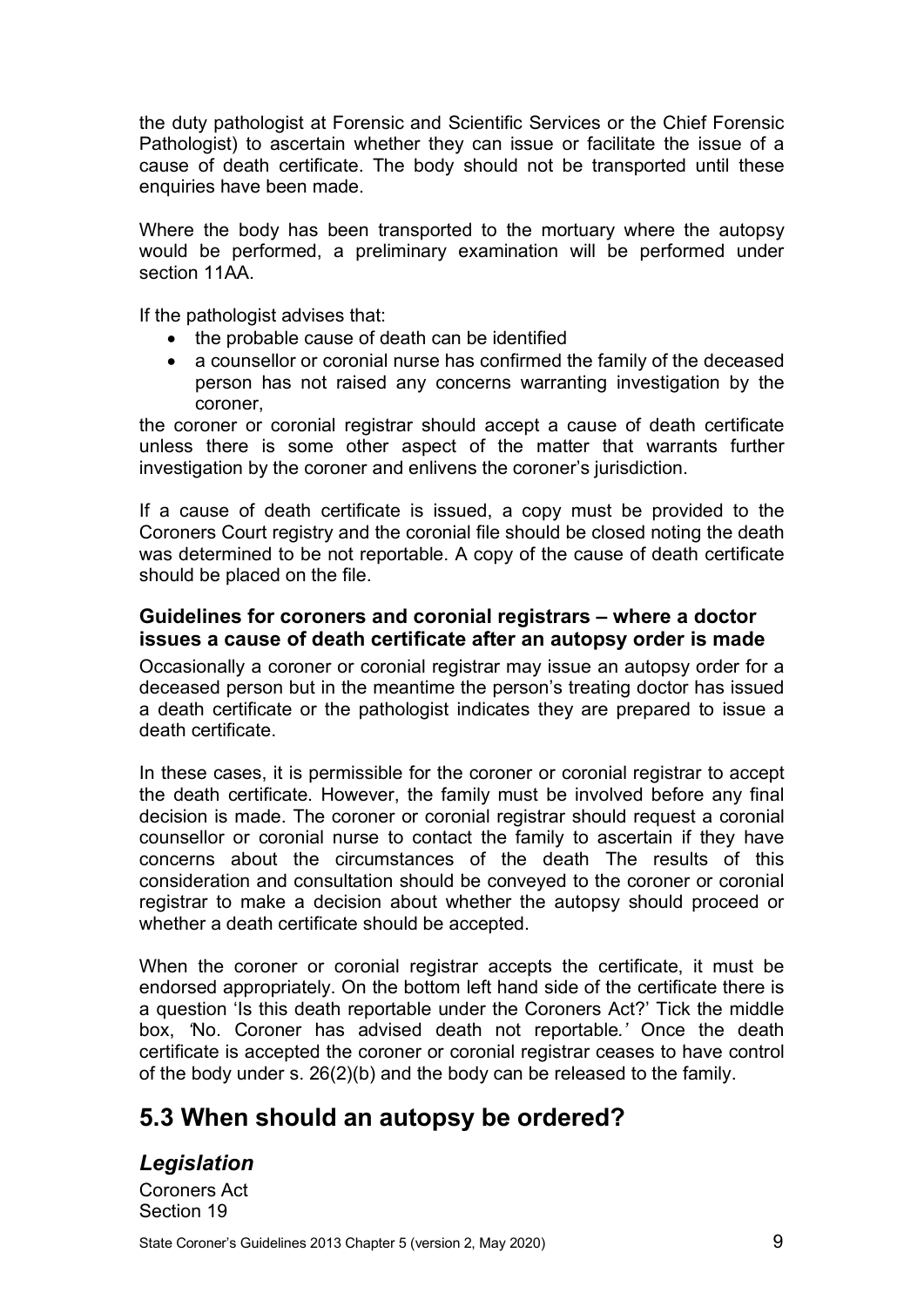# <span id="page-9-0"></span>*In principle*

An autopsy should only be ordered if the coroner considers the death is probably reportable, except when the death of a neonate is involved, in which case an autopsy may be ordered to determine if the baby was stillborn.

Whenever a coroner proposes to investigate a reportable death, some level of autopsy must be ordered if the death is reported before the body is buried or cremated.

### <span id="page-9-1"></span>*In practice*

Autopsies may be divided into two classes based on their purpose - a hospital autopsy or a coronial autopsy.

A hospital or clinical autopsy is undertaken for educational or research purposes; to allow clinicians to better understand the issues relating to the pathology or epidemiology of diseases and their diagnosis. It is not connected and has no relevance to the coronial system. These examinations can only take place with the consent of the family of the deceased. Refusal to grant such consent should not result in a coroner being asked to authorise an autopsy if the death would not otherwise be investigated by the coroner.

A coronial autopsy can:

- confirm or determine the identity of the deceased
- identify injuries and diseases that may have contributed to the death
- determine the effect of medical treatment on the deceased
- assist in the evaluation of the manner of the death
- re-assure carers that their action or inaction did not contribute to the death
- maintain public confidence in relation to deaths that occur in custody
- $\bullet$  establish the cause of death.<sup>[1](#page-9-2)</sup>

Therefore, whenever any of these questions are in issue, will need to be proven in future court proceedings or are relevant to recommendations aimed at reducing the likelihood of future similar deaths, a forensic autopsy should be ordered pursuant to s. 19 if that is what is required to provide sufficient information to address these matters and there are no countervailing considerations such as concerns by relatives or risks of infection to mortuary workers.

In some cases, only when a coroner has been informed of the pathologist's conclusions as to the cause of death can they decide the course an investigation should take. However, in other cases the results of the scene examination and witness accounts will be relevant to the decision about the extent of the autopsy to be ordered. If that information enables all suspicions or concerns as to cause of death to be resolved there may not be sufficient reason to order an internal autopsy.

State Coroner's Guidelines 2013 Chapter 5 (version 2, May 2020) 10 10

<span id="page-9-2"></span><sup>1</sup> Ranson D, *The autopsy* in *The inquest handbook*, Selby H. (ed), Federation Press, 1998, p107 and the Royal College of Pathologists of Australia, *Position Statement – Autopsy and the use of tissue removed at autopsy*, in *The medical journal of Australia*, Vol 160 4 April 1994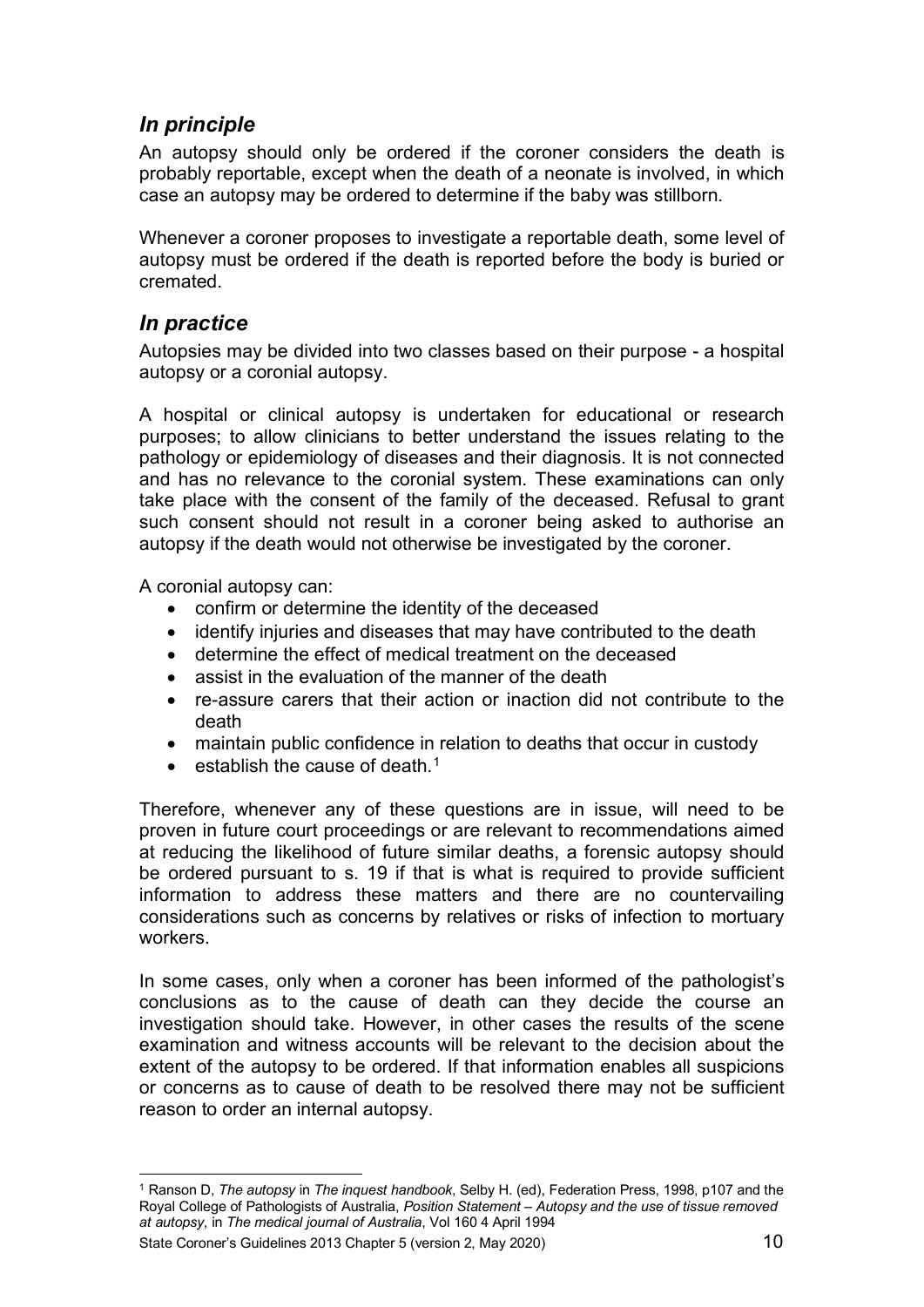In other categories of cases, information gathered by investigators can assist the pathologist determine what tests should be made to clarify uncertain results.

It is essential therefore that all available information be shared with the coroner, the pathologist and the investigators as soon as possible so that the three strands of the inquiry – the pathological, the scene examination and witness interrogation - can be integrated.

Unless a coroner decides the death is not reportable or considers no further investigation of a death is necessary and authorises the issuing of a death certificate pursuant under s. 12(2)(b) the coroner must order a doctor to perform some form of autopsy.

The decision not to order any autopsy has the effect of ending the coronial process. That must happen if the initial investigation shows that the body is Indigenous burial remains or the State Coroner directs that the investigation cease. It may happen if the coroner decides that despite the death being reportable, an autopsy is not needed to establish the deceased person's identity and is otherwise unnecessary and the coroner is prepared to authorise a doctor to issue a cause of death certificate - see s. 12(2) and the section in Chapter 3 dealing with deaths reported by Form 1A.

However only in rare cases of sudden, violent or unexpected death should a coroner decide at the outset that no further investigation is warranted.<sup>[2](#page-10-0)</sup> If there is any reasonable doubt about the medical cause of death or the circumstances which led to the death, some form of autopsy should be ordered.

If the probable cause of death can be established and there is no likelihood of evidence relevant to the manner of death being obtained by an internal autopsy but there are other reasons for investigating the death, for example, public safety concerns, public health issues or matters relevant to the functioning of the criminal justice system are in issue, the investigation can continue by the coroner ordering an external examination of the body.

If the scene examination and witness accounts provide sufficient evidence to establish the cause and circumstances of death to the required standard, an external examination, perhaps augmented with the results of toxicology tests and/or x-rays may be all that is required to confirm no inquest is necessary and the findings required by s.  $45(2)$  can then be made and the file closed.<sup>[3](#page-10-1)</sup>

The types of autopsy that might be ordered are discussed in more detail below.

<span id="page-10-0"></span> $2$  For example, if an elderly person falls in their home and dies subsequently in hospital, after a conversation with the treating doctor a coroner might authorise the issuing of a death certificate.

<span id="page-10-1"></span> $^3$  For example, on arrival at the scene, police find the deceased clasping a hand gun and bleeding profusely from a wound to the head. Witnesses at the scene say that the deceased was depressed, threatened suicide and produced a gun and shot himself before anyone could intervene. Close relatives not present give evidence consistent with these claims. A doctor who examines the body confirms an entry and exit wound consistent with a gunshot injury. A suicide note is shown to be in the deceased's handwriting.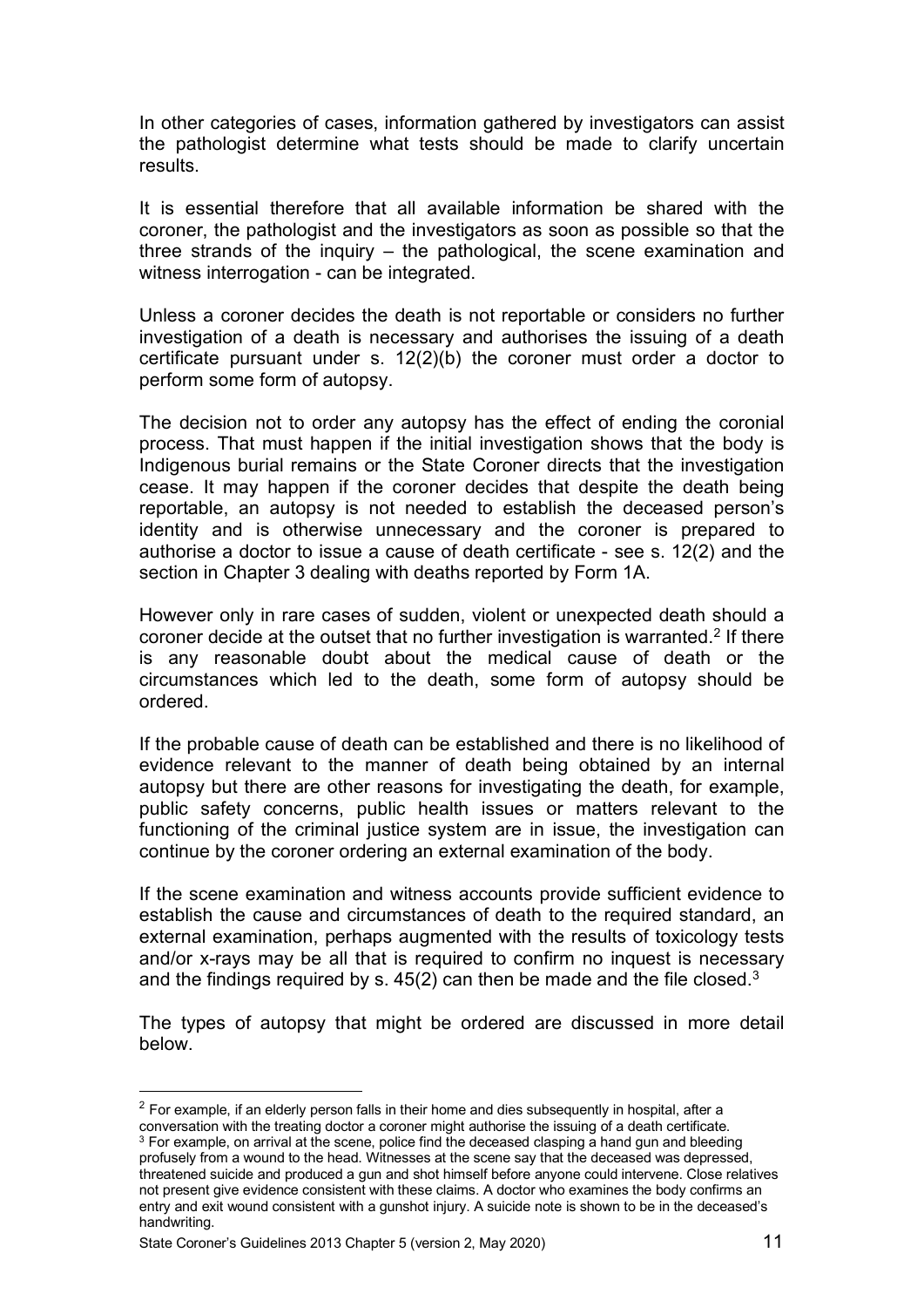# <span id="page-11-0"></span>**5.4 What type of autopsy should be ordered?**

# <span id="page-11-1"></span>*Legislation*

Coroners Act Sections 19, 22, 23, 23A

# <span id="page-11-2"></span>*In principle*

The least intrusive examination that will resolve the issues in doubt should be ordered. In particular, internal examinations of the body should be limited to those cases in which the findings required by s. 45(2) can not safely be made without access to information that can only be obtained in this manner.

### <span id="page-11-3"></span>*In practice*

The Act gives formal recognition to the power of coroners to order different types of post mortem examinations and tests and requires the order to stipulate what type of autopsy is to be undertaken. As discussed above, in many cases a full three cavity internal examination will not be necessary to enable the findings required by s. 45 to be made. When all of the information readily available from the scene examination and the accounts of witnesses are considered it may be that sufficient evidence will be available to make the necessary findings with only an external examination or an external examination and a partial internal examination.<sup>[4](#page-11-5)</sup> However, when the death may result in a criminal charge in which the cause of death is needed to be proven, a full autopsy will usually be necessary.

Additionally, or in the alternative, various tests may assist in addressing the questions the coronial process must seek to resolve. For example, a CT scan or x-ray might confirm the deceased did not suffer any internal trauma injuries.

Understandably, some coroners feel ill-equipped to decide in some cases what type of autopsy should be ordered. It is advisable to discuss these issues with the pathologists from Forensic and Scientific Services or another pathologist with experience in forensic matters who can give advice to coroners about tests that can be undertaken and the information those tests will provide.

### <span id="page-11-4"></span>**Obtaining extra medical evidence for autopsy**

When the deceased has had medical treatment prior to dying, it is important that information gathered during that treatment be made available to the doctor who will undertake any autopsy. Where the deceased person dies in a medical facility, police will usually obtain copies of the medical records when they attend the scene of death and the medical records will accompany the body to the mortuary. Even though medical records are protected by the confidentiality provisions of the *Health Services Act 1991* there is an exception in s. 62P which allows records to be provided to police acting on behalf of the coroner.

<span id="page-11-5"></span><sup>4</sup> While massive loss of blood at the scene may suggest violence, when coupled with a history of severe peptic ulcers and an absence of any other evidence of violence, a pathologist may be willing with the coroner's authorisation to issue a cause of death citing a ruptured ulcer as the cause of death without needing to perform an internal autopsy.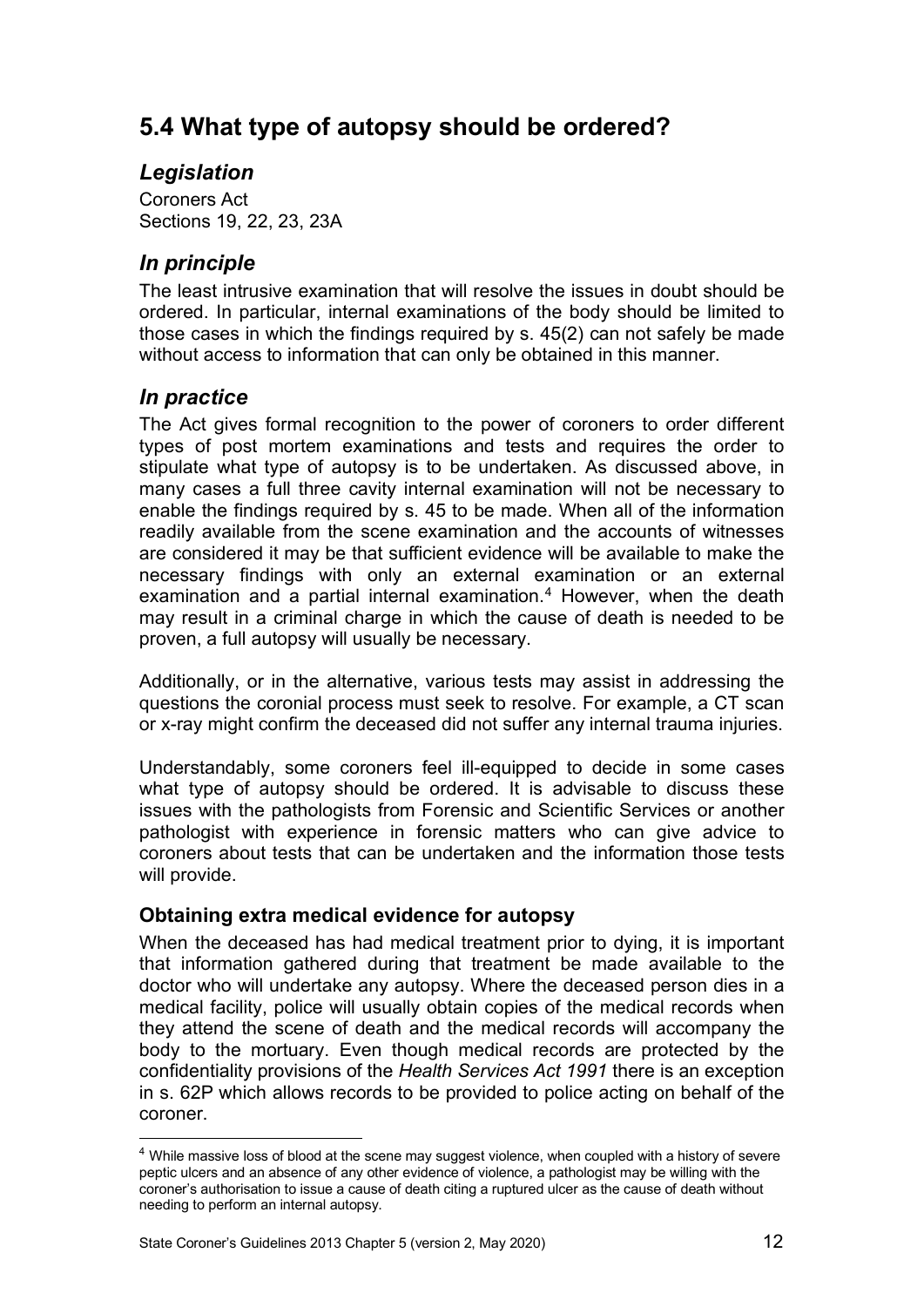In areas where the sealed body bag process is operating, police no longer accompany the body and any medical records to the mortuary with the government undertaker. In these cases, it is acceptable for the medical records to be provided to the government undertaker for transportation with the body.

Where the records haven't been obtained by police or where additional information is required, the coroner can make an order under s. 22 using a Form 5 to require the medical records of the patient be provided to the pathologist undertaking the autopsy, together, if necessary, with a report from the treating clinicians summarising the history of the initial diagnosis and its basis and detailing the treatment given to the patient, including all drugs administered and the results of any test ordered while the patient was alive. The order can also require doctors to express an opinion as to the cause of death and their reasoning.

Note also that s. 22 empowers a coroner to order a doctor who treated the deceased person to attend the autopsy. This could help inform the pathologist undertaking the autopsy of the information gathered before death and make it easier to explain things discovered during autopsy. Obviously this has the potential to be fairly disruptive for the hospital concerned and should therefore be reserved for those cases in which it is really necessary, for example, perioperative deaths, other adverse medical events and/or homicides in which attempts to save the life of the deceased person precipitated complex interventions.

#### <span id="page-12-0"></span>**Autopsy testing - toxicology**

Section 23 authorises the coroner to order that particular tests be conducted by the pathologist performing the autopsy. The tests include any which may reasonably assist the coroner to make the necessary findings.

In addition, under s. 23(3), the pathologist is authorised to perform any test consistent with the type of autopsy ordered if the pathologist considers it necessary for the investigation. Section 23(5) confirms the pathologist may collect blood or urine no matter what type of autopsy is ordered.

Accordingly, where an internal autopsy is ordered, there is no restriction on the tests the pathologist may perform as long as the test is considered by the pathologist to be necessary for the investigation **and** is consistent with the type of autopsy ordered by the coroner.

Determining which samples should be taken for toxicology testing is complicated. Decisions about the number of samples, the source of them and whether they should be taken and analysed, or taken and stored pending the completion of the autopsy will often depend on information not known when the autopsy is ordered and an understanding of esoteric issues such as post mortem re-distribution and the effects of decomposition on drug concentrations.

State Coroner's Guidelines 2013 Chapter 5 (version 2, May 2020) 13 Therefore, where an internal autopsy is ordered, unless a coroner has information that is not on the Form 1 and which could indicate a particular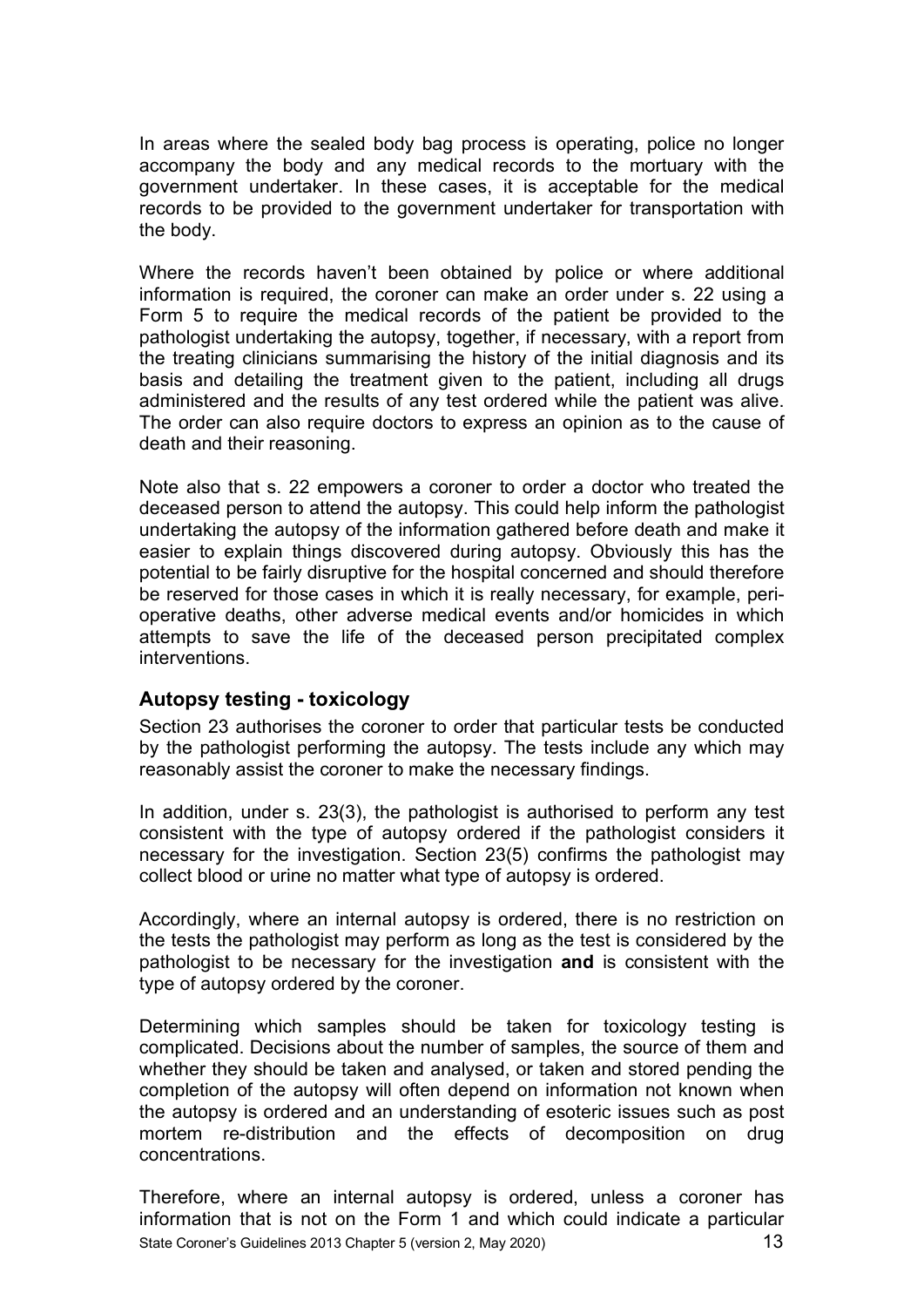drug or poison should be tested for, it is probably better to allow the pathologist to determine what sampling and testing should be undertaken. Where an internal autopsy order is made, the coroner need not give any further instruction about what testing should be performed. However there are exceptions to this. The coroner may, based on previous experience, consider that a particular sample (e.g. vitreous) is crucial to an investigation, and may want to order at least the retention of this sample. Secondly, as noted above, an order for a limited autopsy (e.g. chest) may not authorise sampling of another part of the body. Again, this can be addressed by appropriate completion of the Form 2.

However, the coroner will need to give specific instructions to sample vitreous humour if an 'external only' order for autopsy is made. An external order does not necessarily authorise the collection of vitreous humour from the eyeball because the eyeball may be damaged and therefore could be considered inconsistent with an external examination.

If an 'external only' order is proposed it can be useful to sample vitreous in some cases as it is less prone to decomposition than blood. The Form 2 allows the coroner to specify the testing of blood or urine or other samples. If in doubt the coroner should consult with the pathologist by telephone.

In making decisions about toxicological testing, pathologists should have regard to guidelines the chief forensic pathologist and the State Coroner have settled. These guidelines appear in Attachment 5A at the end of this chapter.

When an internal autopsy is ordered the pathologist will have regard to those guidelines and sample accordingly. If a partial internal autopsy is ordered and the pathologist considers samples should be taken from other parts of the body, the pathologist will contact the coroner, who if persuaded such sampling is necessary should extend the order. Similarly, if an external autopsy is ordered and the pathologist is of the view the sampling of vitreous is necessary but hasn't been specifically ordered by the coroner, the pathologist will contact the coroner to discuss the possible extension of the order.

Because the opportunity to take samples is for all practical purposes lost once the body is released, pathologists will often take samples that upon completion of the autopsy and/or further inquiries, may not need analysing to establish the cause of death.

For this reason, in many cases pathologists will take samples but store them unless the coroner, for good reason, specifically stipulates particular samples should be analysed. The autopsy order should be marked accordingly. However, in many cases, it may not be clear until several weeks or even months after an autopsy (e.g. after certain other test results have become available) that toxicology samples do, in fact, need to be tested.

Of course, as always, if any uncertainty exists the coroner should discuss the issues of concern with the pathologist.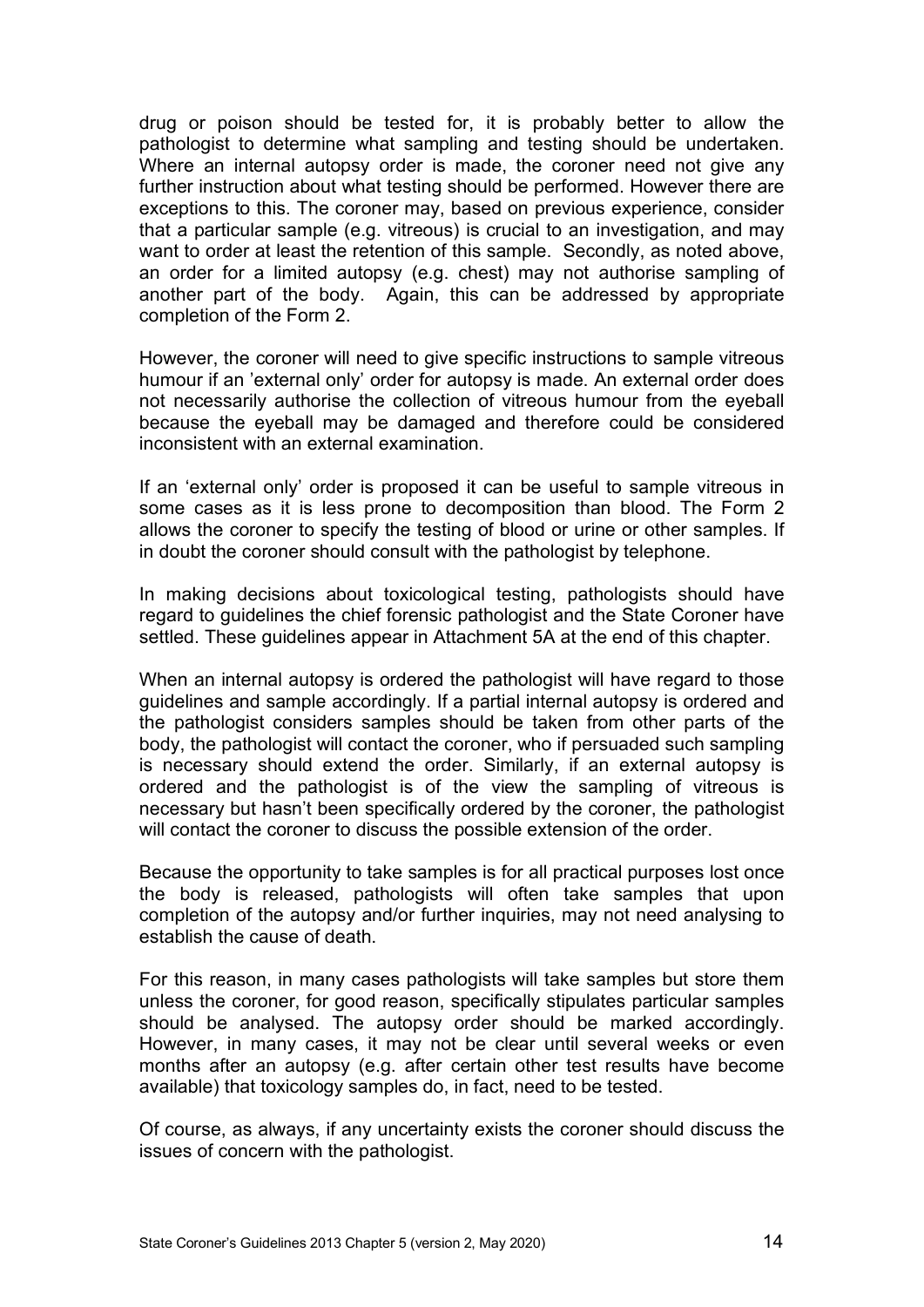#### <span id="page-14-0"></span>**Testing for infectious diseases**

Section 23A authorises a coroner to order the doctor conducting the autopsy to also test for various infectious diseases that are notifiable under the *Public Health Act 2005.* The order can be made in response to an application, most likely from a public health official or a person in contact with the deceased who fears infection, or on the coroner's own initiative. Such an order should be made whenever there is a basis to suspect the deceased might have had one of the diseases in question or where a person has been exposed to bodily fluids.

#### <span id="page-14-1"></span>**DNA testing for identification purposes**

DNA testing is a complex process that can take weeks or even months to complete. The testing may have to be repeated because profiles developed from post mortem samples and reference material, vary in quality.

In most cases circumstantial evidence will enable bodies to be released avoiding the delay that relying on DNA involves. In these cases scientists at Forensic and Scientific Services will not continue with development of DNA profiles but the coroner should consider whether a bone sample should be kept as a safeguard to enable a DNA profile to be developed in the future should the need arise.

Where adequate profiles cannot be developed for comparison purposes, it is not necessary for the scientist to prepare a full statement setting out their reasons. It is sufficient for the scientist to send the coroner an email to that effect.

#### <span id="page-14-2"></span>**Genetic testing**

Sometimes the autopsy will not show a clear explanation for death and the pathologist may suggest genetic testing be ordered by the coroner to confirm or eliminate a potential diagnosis. For example, a person may have died of an abnormal heart rhythm possibly caused by long QT syndrome. Genetic testing of the deceased person may show positive genetic test results for long QT syndrome in which case the cause of death can be established with certainty. However, a negative genetic test result does not necessarily exclude the possibility of the deceased having the syndrome. Genetic testing is expensive and is not necessarily conclusive. Therefore any requests by pathologists for orders to undertake genetic testing should be discussed with the State Coroner before the order is made.

In all cases where there may be an underlying genetic cause it is important the deceased person's living relatives are advised as quickly as possible and referred for appropriate diagnosis and treatment. The coronial counsellors and coronial nurses at Forensic and Scientific Services facilitate this contact and referral.

# <span id="page-14-3"></span>**5.5 Limiting internal autopsies**

# <span id="page-14-4"></span>*In principle*

State Coroner's Guidelines 2013 Chapter 5 (version 2, May 2020) 15 Internal autopsies are invasive. They inevitably result in major alteration of the deceased person's body which the family may regard as mutilation or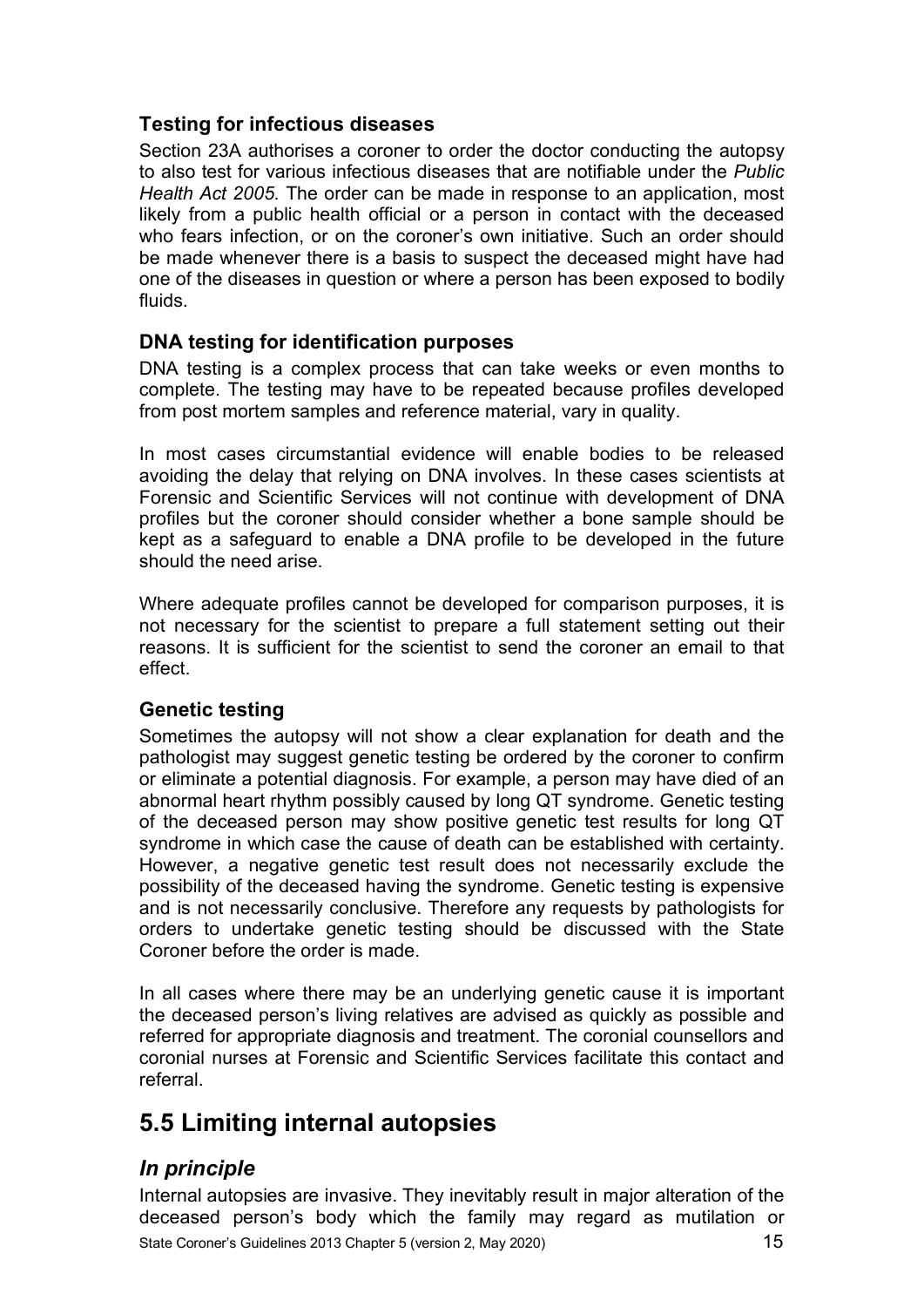desecration. They are expensive and expose those undertaking them to numerous occupational health and safety risks. It is unethical in my view to authorise an internal autopsy unless it is necessary to enable the investigating coroner to make the findings required by s. 45(2). Accordingly, coroners should avoid ordering internal autopsies where this would not compromise the investigation. A three cavity autopsy order should not be a default response to a reportable death; rather, it should only be done for a good cause or clear benefit.

If an invasive autopsy is unavoidable, every effort should be made to minimise any adverse impact on families.

#### <span id="page-15-0"></span>*In practice*

#### <span id="page-15-1"></span>**Guidelines for coroners - autopsy orders**

When considering the type of autopsy to order, a coroner should have regard to all of the clinical history, scene evidence and eyewitness accounts. If these are inadequately recorded on the Form 1 the decision about the type of autopsy to be ordered should be postponed while this information is sought from the investigating police officer.

When considering the type of autopsy to order in relation to a death that appears to be the result of natural causes, a coroner should first satisfy themselves that all avenues for issuing a cause of death certificate are explored. In these cases, the Form 2 should include a request that the pathologist conduct a preliminary investigation to determine whether the pathologist can form an opinion as to the probable cause of death before proceeding to conduct any autopsy order made in the alternative – see section 5.2 *'*Preliminary investigations, issue of cause of death certificates*'*.

When considering the type of autopsy to order in relation to a violent or unnatural death, a coroner should consider whether the circumstances of the death including the evidence obtained from eye witnesses and/or the scene enable the making of findings required by s. 45(2). In these cases the coroner should order an external examination and the taking of blood and ideally urine samples for toxicology. Only if the pathologist, police or a person with an interest in the case raises the possibility of a contribution by a person or event not evident in the information already to hand, should an internal autopsy be ordered. Even then, the invasiveness should be minimised, where possible, by the ordering of a partial internal examination.

An exception to this approach may be those cases where a prosecution is likely, for example for dangerous driving causing death. In such cases it may be necessary to order an internal examination to exclude other contributions to the death to the higher standard of proof.

In summary, depending on circumstances, reported deaths should undergo step-by-step assessment, first considering a cause of death certificate, then external or partial examination, and a full autopsy only if needed. In some cases, an external examination may be a precursor to a full autopsy. A review of medical records, radiography and toxicology are frequently useful.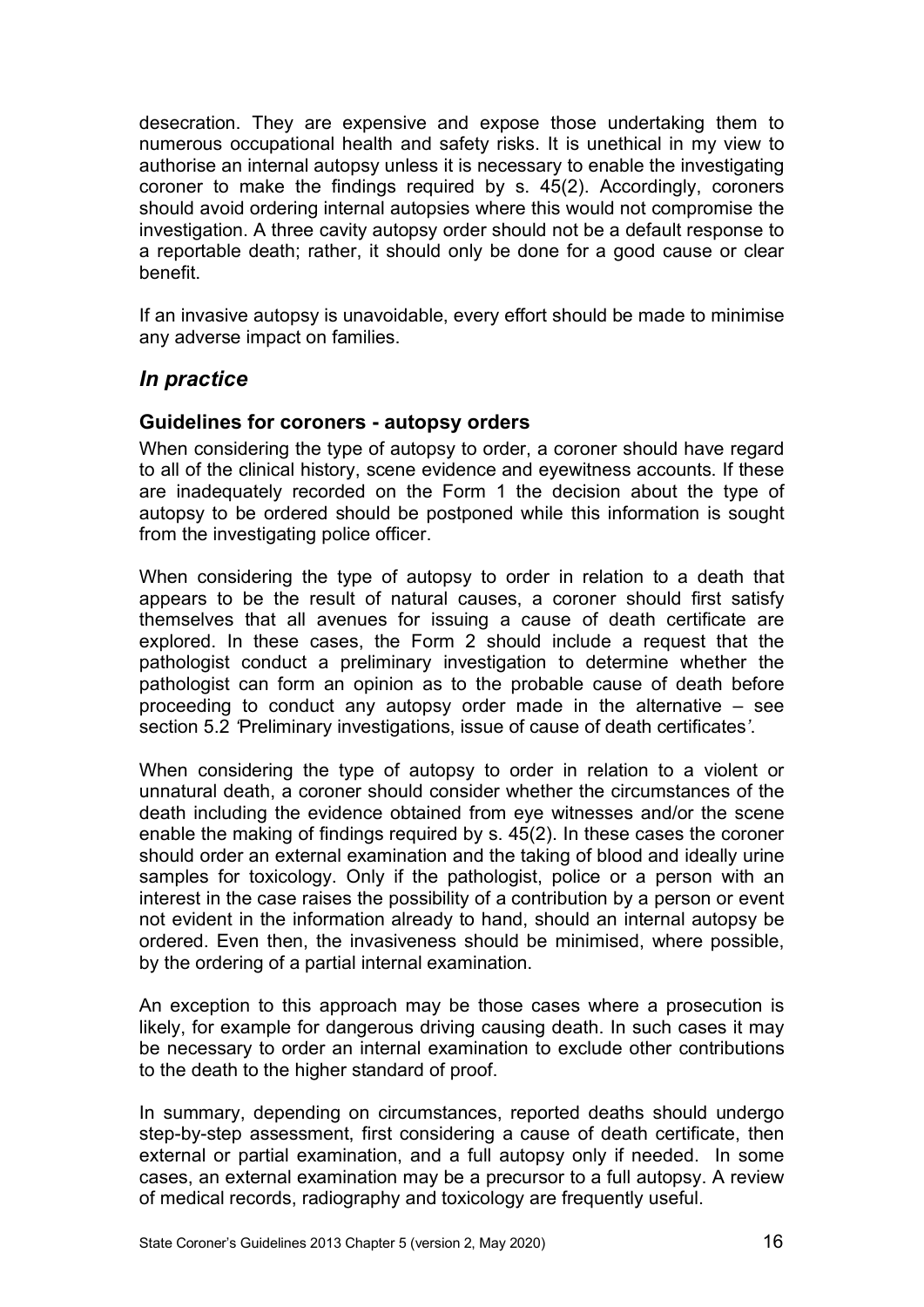## <span id="page-16-0"></span>*Examples*

If a person who has made previous attempts to take their own life and/or who has suffered a suicide triggering event such as a relationship breakdown is found hanging in their locked residence and a suicide note proven to be in the deceased person's handwriting is also found, an external examination and toxicology will usually suffice to enable a coroner to make a finding of suicide as 'how the person died' and hanging for 'what caused the person to die'. The identity of the deceased and the time and place of the death will usually be able to be deduced from witness accounts.

If the passenger in a motor vehicle died of identifiable traumatic injuries after the motor vehicle collided with another vehicle, it is not necessary to order a full internal examination to determine the precise cause of death. An external examination and CT scan would ordinarily enable the cause of death to be determined with sufficient certainty to enable the coroner to make findings.

However, if the deceased person was driving the vehicle it may be necessary to order a full or partial internal autopsy to determine whether the driver was suffering from a medical condition which may have contributed to the accident.

If a person with no known medical history of heart disease was seen to collapse during or after exercise after clutching their chest it may be possible to identify the cause of death by first ordering an external examination and CT scan or a partial (chest only) examination.

# <span id="page-16-1"></span>**5.6 Who should be consulted before an internal autopsy is ordered?**

### <span id="page-16-2"></span>*Legislation*

Coroners Act Section 19

# <span id="page-16-3"></span>*Family concerns*

### <span id="page-16-4"></span>*In principle*

Before ordering an internal examination, a coroner should always consider whether, having regard to any cultural traditions and/or spiritual beliefs of the family of the deceased, an internal examination is likely to cause distress and must also consider any concerns raised by a family member whose views have been sought.

If those concerns are over-ridden and an internal examination is ordered, the order and reasons for the decision must be provided to the person who raised the concerns.

# <span id="page-16-5"></span>*In practice*

The cultural and religious diversity of the Queensland population means that attitudes to death and dealing with the body of the deceased may vary widely. The Act requires these sensitivities be borne in mind when the principle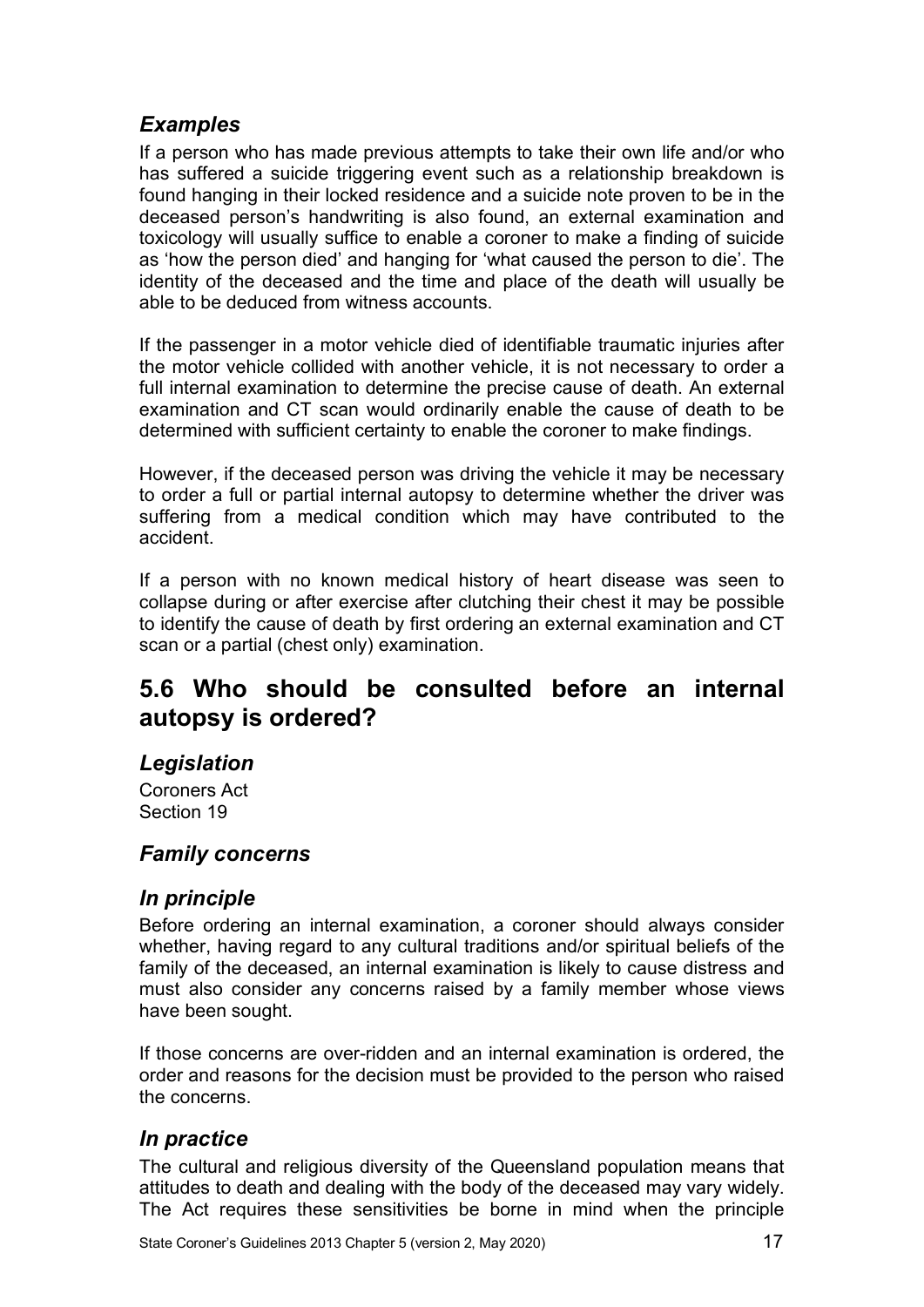objectives of the Act - the ascertainment of the cause and circumstances of sudden, suspicious or unnatural deaths - are being pursued.

It might seem, in some cases, to not be possible to reconcile the requirement to consider the views of the family with the obligation to ascertain the cause of death. If an autopsy is essential for the latter how can the former be given any weight if the family are vehemently opposed to an autopsy being undertaken? However, once it is accepted the requirement in s. 19(5) is only that the concerns of the family be 'considered' the problem diminishes.

The requirement the family's views be considered does not mandate those views always determine the matter or indeed that any particular weight be given to them.[5](#page-17-0) Those views should be taken into account along with the other issues which bear upon the decision as to whether, and to what extent, an autopsy is required.

If an internal autopsy is required because there is a basis to suspect foul play, the relatives' spiritual beliefs that an autopsy desecrates the body can not be allowed to hinder the criminal investigation. However, the same views could justify a coroner deciding not to order an internal autopsy if the probable cause of death is known but an internal autopsy might give greater understanding of the pathology of the processes that led to death. Alternatively, the views of the family might lead a coroner to order a more limited internal examination than if there were no family objections, provided the coroner can still be satisfied about the issues that must be found to the required standard.

There have been no Supreme Court challenges to orders made by coroners for an internal autopsy under the Coroners Act. However, Freckelton and Ranson usefully digest a number of cases in which coroners' orders for internal autopsies in other states have been challenged and upheld despite family objections and other cases where the family's objection has been upheld. $6$  The thrust of those decisions appears to be if there is no basis to suspect foul play or anything untoward and the objection is based on religious or cultural beliefs, the objection will usually be upheld. When the objection is based on humanist sensibilities, it is given less weight.

If a family member has raised concerns about an internal examination, the coroner should usually seek the assistance of a counsellor from Forensic and Scientific Services to liaise with that person to explore whether the provision of more information about the proposed procedures can alleviate the concerns. Counsellors will also explain that in some cases it may not be possible to identify a cause of death unless an internal autopsy is conducted in which case the cause of death will be 'undetermined'.

<span id="page-17-0"></span><sup>5</sup> Rathbone v Abel [1965] ALR 545 at 549 per Barwick CJ, *"to have regard to " does not necessarily mean that the Board was bound to make a specific finding as to each of the matters, nor was it bound to give any particular weight to any of them*

<span id="page-17-1"></span><sup>&</sup>lt;sup>6</sup> See Freckelton I. & Ranson D., Death investigation and the coroner's inquest, Oxford University Press 2006, 376 - 382

State Coroner's Guidelines 2013 Chapter 5 (version 2, May 2020) 18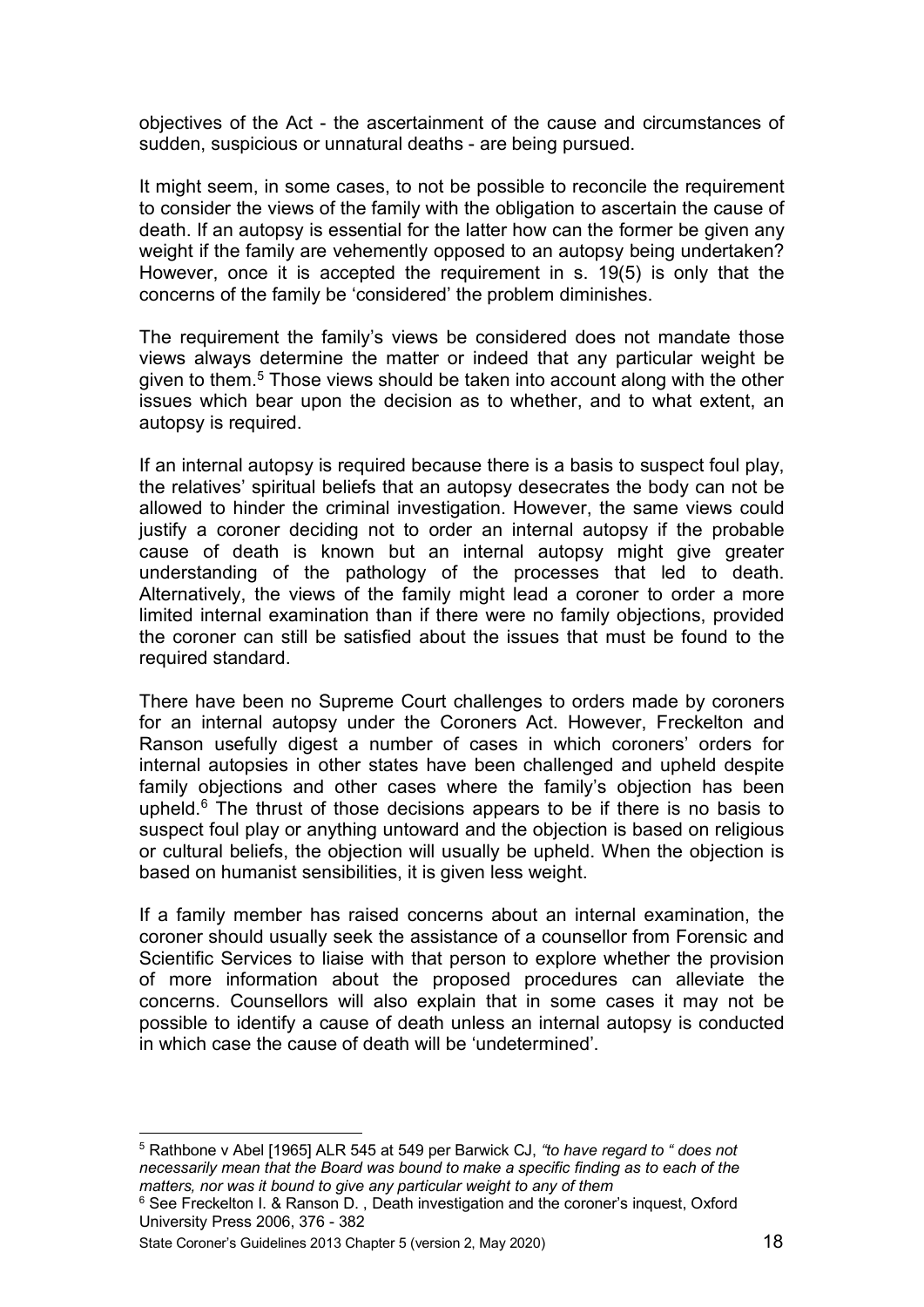If the coroner decides despite continuing objection, an internal examination is necessary, the coroner must give a copy of the order for autopsy and written reasons for it to the family member who raised the concern.

In order to give affect to the rights of family members to participate in the making of coronial decisions, it will usually be necessary for the autopsy to be postponed for 24 hrs to give the family member objector an opportunity to seek a review under the *Judicial Review Act 1990* if a coroner has overridden an objection to an internal autopsy*.* In these circumstances the autopsy order should direct the pathologist undertaking the order to contact the coroner issuing the order before commencing the autopsy to check whether a review application has been lodged. Of course, as this suggestion is only an administrative arrangement, it can be modified if the circumstances of a particular case require more immediate action.

#### <span id="page-18-0"></span>**Guidelines for police - obtaining the views of family members**

The Form 1 requires police reporting the death to nominate a 'family member*'* who will be the point of contact for the coronial investigation. The Form also requires police to obtain the views of the family member concerning autopsy when gathering other information the form requires.

The term *'*family member*'* is defined in the dictionary of the Act to mean the closest relative reasonably available*.* The definition creates a hierarchy of relationships – spouse, adult child, parent, etc. The relative highest on the list who is available must be nominated as the family member and consulted about autopsy. It is crucial police take this role seriously as the coroner relies on this information when ordering the autopsy and progressing the investigation.

The police officer should explain that in some cases the coroner may wish to order an internal examination of the deceased person's body. The examination will be carried out by a specialist medical practitioner and the body will be treated with respect and dignity throughout. It may help to describe an autopsy as akin to a surgical operation designed to ascertain the cause of death.

Family members should be assured the body will only be dissected to the extent necessary to enable the coroner to make the necessary findings and it will be reinstated so in most cases, it will not be apparent at the funeral an autopsy has been conducted.

The officer should explain to the family member the coroner is required to take their views into account but if the coroner believes an internal autopsy is necessary one may be ordered even though the family member has expressed concerns. In such a case the family member will be contacted by a coronial counsellor who will explain the coroner's decision to the family member and advise them of their entitlement to have the decision reviewed in court.

Officers should be aware they are not seeking to establish whether the family member consents, approves, opposes, or objects to an internal autopsy.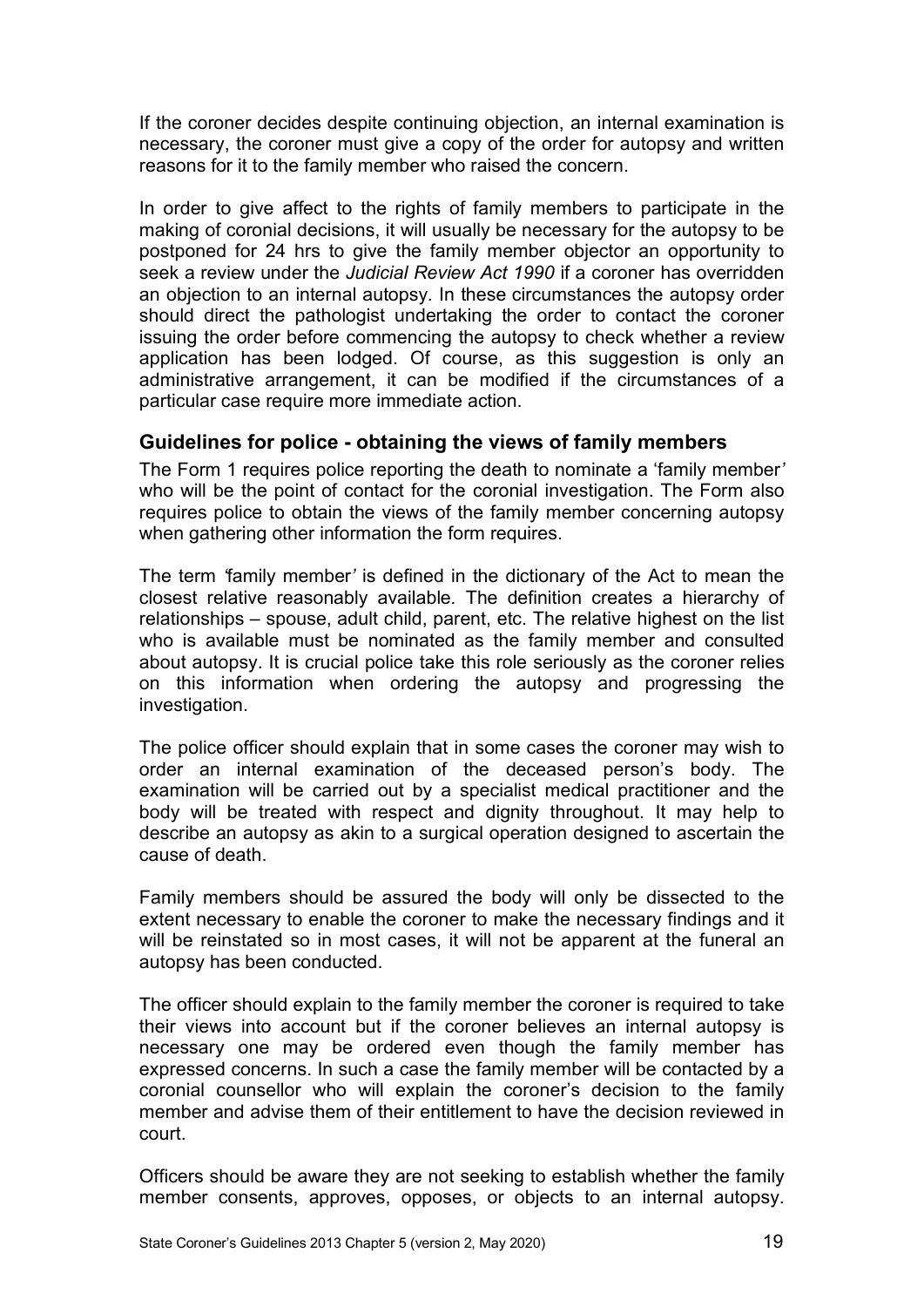Rather, they are seeking to establish whether the family member has any concerns about such a procedure.

The 'Coronial Investigations and the Police Response' brochure should be provided to the family. This brochure contains more detailed information about what an autopsy involves and it may assist police in explaining the autopsy process to the family member.

#### <span id="page-19-0"></span>**What if family members are in disagreement?**

Occasionally, family members of equal priority in the family member hierarchy will disagree on the level of autopsy that should be ordered. Please refer to Chapter 2 –'The rights and interests of family members' for advice on how this should be handled.

#### <span id="page-19-1"></span>**What if the deceased has not been identified?**

It is only necessary for a coroner to have regard to family concerns about an internal examination if it is 'practicable' to do so. In my view this means if the deceased has not been able to be identified reasonably promptly, it is appropriate to proceed to order an autopsy without waiting for the family of the deceased person to be identified and their views sought. Indeed, information gathered during an autopsy examination is often crucial in establishing identity especially in cases where the deceased cannot be visually identified.

#### <span id="page-19-2"></span>**What if family members are suspects?**

Similarly, it may not be appropriate to seek the views of the family member if they or a close associate is suspected of being responsible for the death. In my view, it is not 'practicable' to seek the family member's views if this could undermine the investigation of 'how' the person died by alerting a potential witness that the investigators suspect they may have been responsible for the death.

Therefore, if the death appears suspicious, the coroner should consult with the investigators before asking the coronial counsellors to liaise with the family member to try to more precisely establish and/or assuage concerns about an internal autopsy that have been indicated on the Form 1. If the investigator indicates disclosure to the family member of the basis on which an internal autopsy is thought necessary could undermine the investigation of the death, I am of the view that brings the case within the exception obviating consideration of family concerns.

#### <span id="page-19-3"></span>*Others who may be exposed to risk*

#### <span id="page-19-4"></span>*In principle*

Section 19(5)(b) also requires coroners ordering an internal examination to consider concerns raised by a 'person with sufficient interest*'.* Those transporting the body and involved in the examination could clearly come within this category if those activities involved particular risk of harm. When a coroner is considering ordering an internal autopsy, the concerns of pathologists or others regarding the health risks posed by the procedure should be given due weight.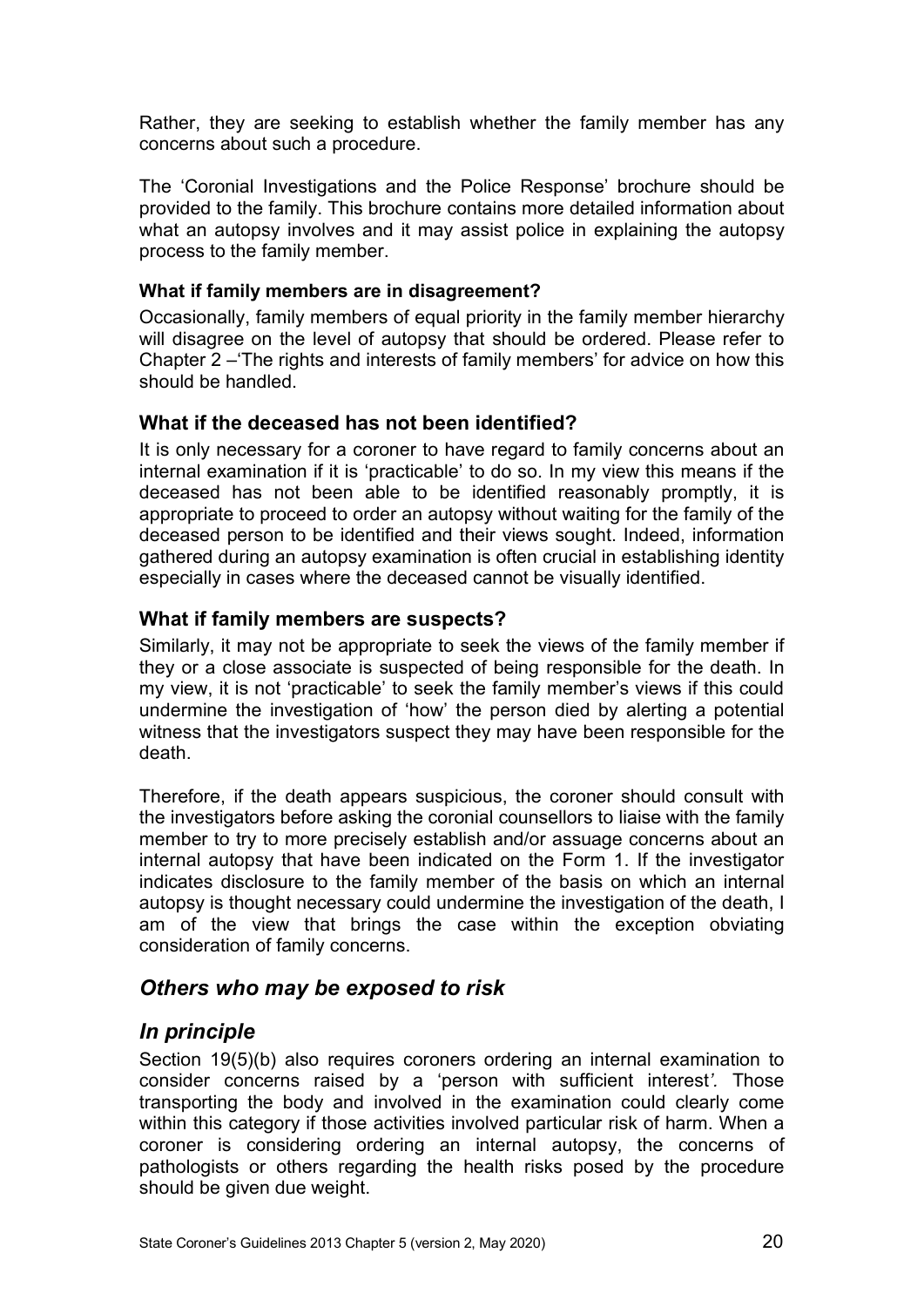The forensic benefit of the information sought to be gained by internal examination should be balanced against the risk of obtaining it.

#### <span id="page-20-0"></span>*In practice*

The performance of autopsies and mortuary work generally is potentially hazardous. The risks include cuts from knives, exposure to chemicals, back injuries, falls, electrocution, psychological trauma and, perhaps above all, the risk of infection. This places special obligations on all those connected with coroners' autopsies to ensure they are performed with appropriate precautions and for clearly defined and sound reasons. Mostly these issues must be addressed by those responsible for workplace health and safety in the facility in question. However, when an autopsy poses a particularly high risk because of some condition of the body, those in jeopardy are entitled to raise their concerns with the coroner considering ordering an internal autopsy to seek to negotiate a compromise that meets the coroner's needs while minimising the risk and to receive reasons if the coroner decides to order the autopsy despite those objections.

All autopsies should be regarded as potentially infectious and performed by trained personnel in appropriately equipped mortuaries observing standard infection control procedures. As an additional precaution, cases with known or high risk of particular infections should be autopsied in specialised facilities.

Examples of infections meriting additional precautions include HIV, hepatitis B and C, meningococcal meningitis or septicaemia, tuberculosis, Creutzfeldt - Jakob disease (CJD), and SARS. CJD presents a special problem because the organism is not killed by normal disinfectants. Examples of high-risk cases include drug addicts, those with multiple tattoos, prostitutes, atypical lung infections and certain types of dementia (where CJD is possible). Certain severe infections (e.g. anthrax, plague), if known or suspected, should not undergo autopsy outside 'containment' facilities which are not available in **Queensland** 

In potentially infectious cases, every effort should be made to avoid, or to limit the extent of, an internal examination of the body, especially where the only reason for it is the initial lack of certainty about cause of death as soon as it has occurred. Often, delaying a decision about an autopsy until additional medical information can be obtained, or until laboratory results from tests taken before the patient died are available (e.g. to confirm meningococcal meningitis) can obviate the need for one. If an examination is needed to confirm the diagnosis, its extent can be minimised – for example, the removal of the brain for neuropathology in suspected CJD, the taking of lung samples for appropriate testing in suspected SARS or the taking of blood for toxicology screening in suspected drug addiction deaths. Of course, even these limited procedures can be hazardous and should only be performed for good reason.

In complex situations involving potentially hazardous autopsies, coroners should consult with the Chief Health Officer or Chief Forensic Pathologist at Forensic and Scientific Services. If concerns can not be resolved the State Coroner should be involved in the discussion.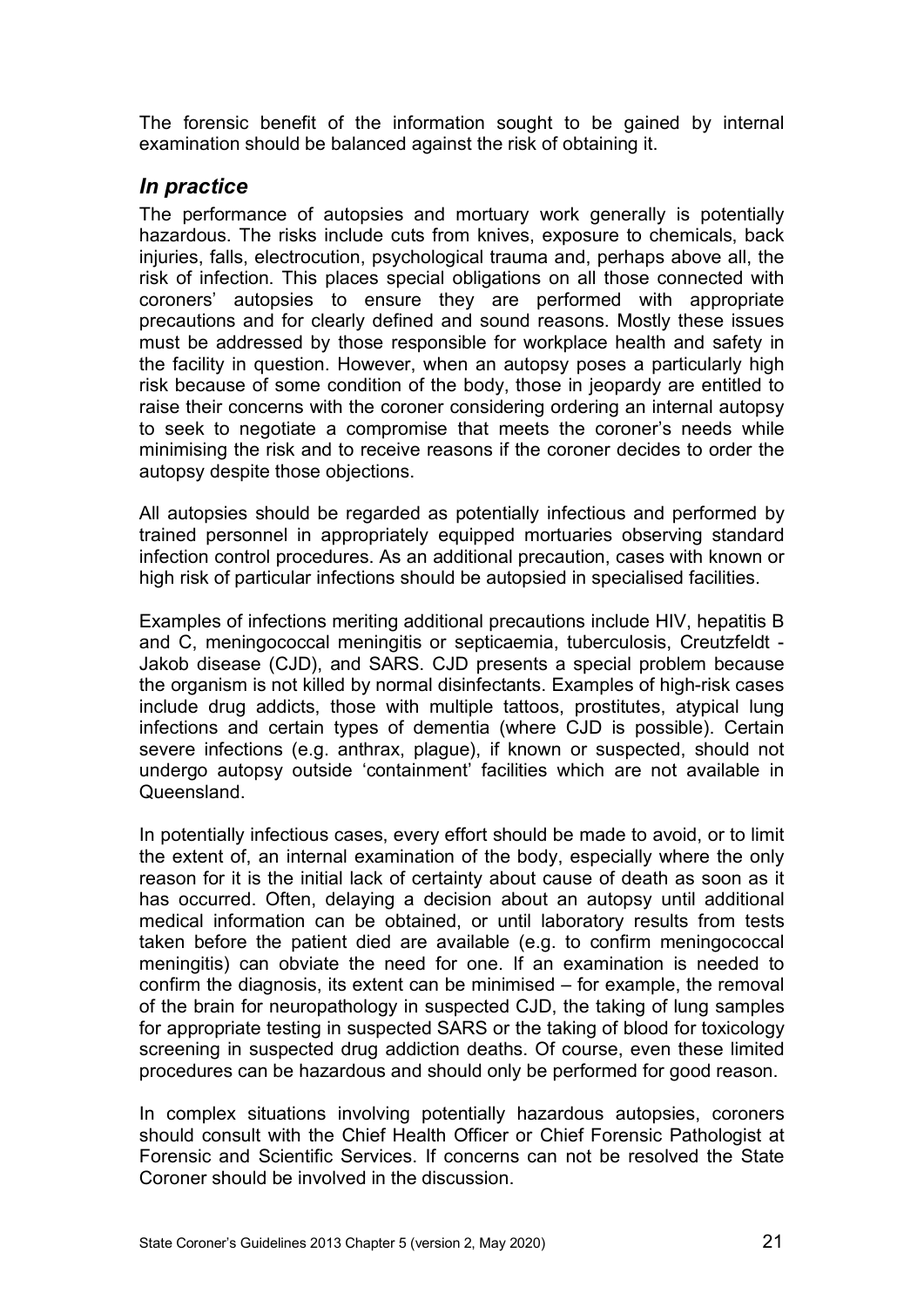# <span id="page-21-0"></span>**5.7 Who should conduct an autopsy?**

# <span id="page-21-1"></span>*Legislation*

Coroners Act Sections 14 and 19

# <span id="page-21-2"></span>*In principle*

Decisions concerning who undertakes an autopsy should be informed by the following considerations:

- The expertise of the person authorised to undertake an autopsy should be commensurate with the complexity of the questions in issue.
- The higher the standard of proof the information sought to be gathered via autopsy will need to satisfy, the greater the need for expert qualifications in the person performing the autopsy.
- It is desirable an autopsy be undertaken in the locality where the death occurs to obviate the need for the body to be removed from the vicinity of the family, but this needs to be balanced with the need for specialist staff and mortuary facilities available only in large centres.

# <span id="page-21-3"></span>*In practice*

It has long been the practice in Queensland for autopsies to be undertaken by doctors ranging in expertise in this field from general practitioners to forensic pathologists.

This work can involve the making of complex judgements based on subtle qualitative assessments that may be interrelated to other observations and test results. Accordingly it is not knowledge that can be quickly or simply acquired in total, although aspects of it may be readily gained while under the supervision of a specialist in the field.

The Royal Commission into Aboriginal Deaths in Custody examined over one hundred internal autopsy reports and had them critiqued by eminent forensic pathologists. It concluded:

*'*While the services of a non-specialist pathologist may yield adequate results, the expectation that a general practitioner is qualified to undertake such exacting work and provide satisfactory and reliable results is both unfair and unfounded.<sup>['7](#page-21-4)</sup>

In descending order of expertise the hierarchy of practitioners who might undertake autopsies can be divided into the following four categories:

- Forensic pathologists hold specialist qualifications in forensic pathology and/or have undergone additional supervised practice in this discipline.
- Anatomical and general pathologists hold specialist qualifications in these disciplines.
- Pathology registrars are doctors undertaking training as pathologists at an accredited laboratory who work under supervision of specialist pathologists.

<span id="page-21-4"></span>State Coroner's Guidelines 2013 Chapter 5 (version 2, May 2020) 22 <sup>7</sup> E. Johnson, *National Report of the RCADIC*, AGPS, Canberra, 1991, vol. 1, p.127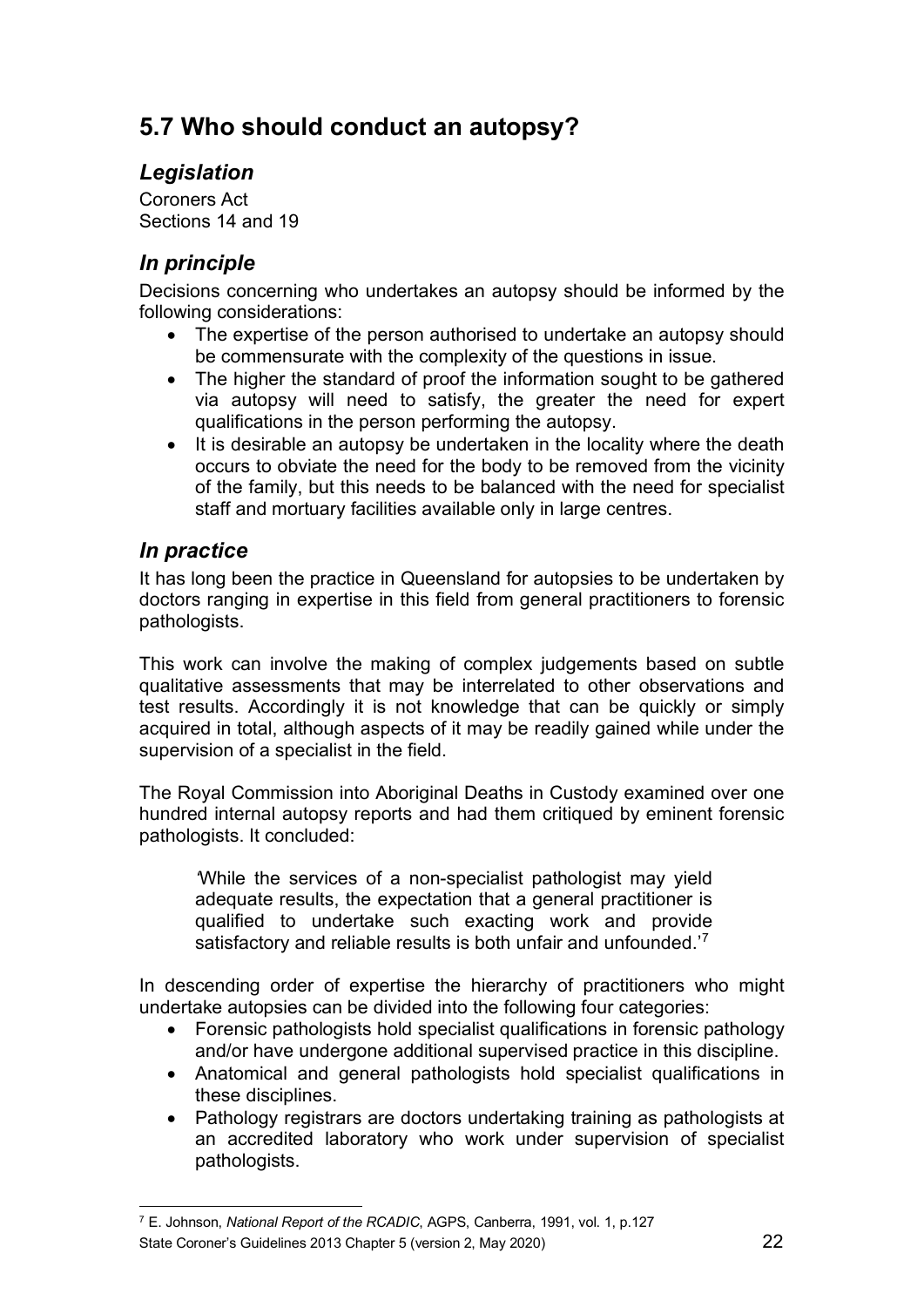• Doctors with expertise in injury examination are practitioners who through practice as government medical officers (GMOs) or medical superintendents with experience in emergency medicine, are expert in examining the victims of accidents and reporting on the likely cause and effect of injuries.

Specialist pathologists are medical practitioners who have undergone five years supervised training in an accredited laboratory and passed a number of examinations to attain Fellowship of the Royal College of Pathologists of Australasia (FRCPA) or an overseas qualification such as FRCPath recognised as equivalent.

Around Australia reliance on expert witnesses is increasing, as are challenges to the credentials and credibility of such witnesses. A court or tribunal will always want put before it the best opinion evidence available, although the extent to which this might be pursued will vary having regard to the significance of the evidence and challenges to it by other evidence.

In an inquest, if the cause of death is in doubt or there are competing views on the issue, or it is likely the issue may need to be proven in future criminal proceedings, it is essential the best evidence reasonably available is presented. This is most likely to come from a forensic pathologist or other specialist pathologist experienced in coronial work whose qualifications and credentials are more likely to result in the court being accurately informed and the opinion evidence withstanding challenges from other experts.

However, it is not necessary, practical or reasonable to have all autopsies undertaken by such specialists, particularly if that would require the body to be transported long distances. The distress caused to the family and the cost to the state occasioned by removing the body should only occur if the services of a forensic pathologist or a specialist pathologist are needed to resolve the issues in question. In many cases an external examination by a practitioner with expertise in examining injuries when coupled with toxicology test results and the information gathered by police from the scene will suffice and can be undertaken locally.

In general, forensic pathologists may perform both standard and complex categories of autopsy, while other specialist pathologists are restricted to standard cases. However, only a small number of forensic pathologists have the specialist expertise required for complex paediatric cases.

Increases in specialist pathologists available to undertake autopsies and rejection of the notion that invasive autopsies should be undertaken in all coronial cases, mean that doctors who are not pathologists should be restricted to undertaking external examinations of deceased in straightforward accidents, suicides and natural deaths. These criteria should be read in conjunction with Section 5.4 'What type of autopsy should be ordered?' As noted above, doctors performing such examinations may be Government Medical Officers, emergency physicians or others with suitable skills. A list of such doctors willing to perform external examinations is maintained by the Coroners Court of Queensland. It is recommended the performance of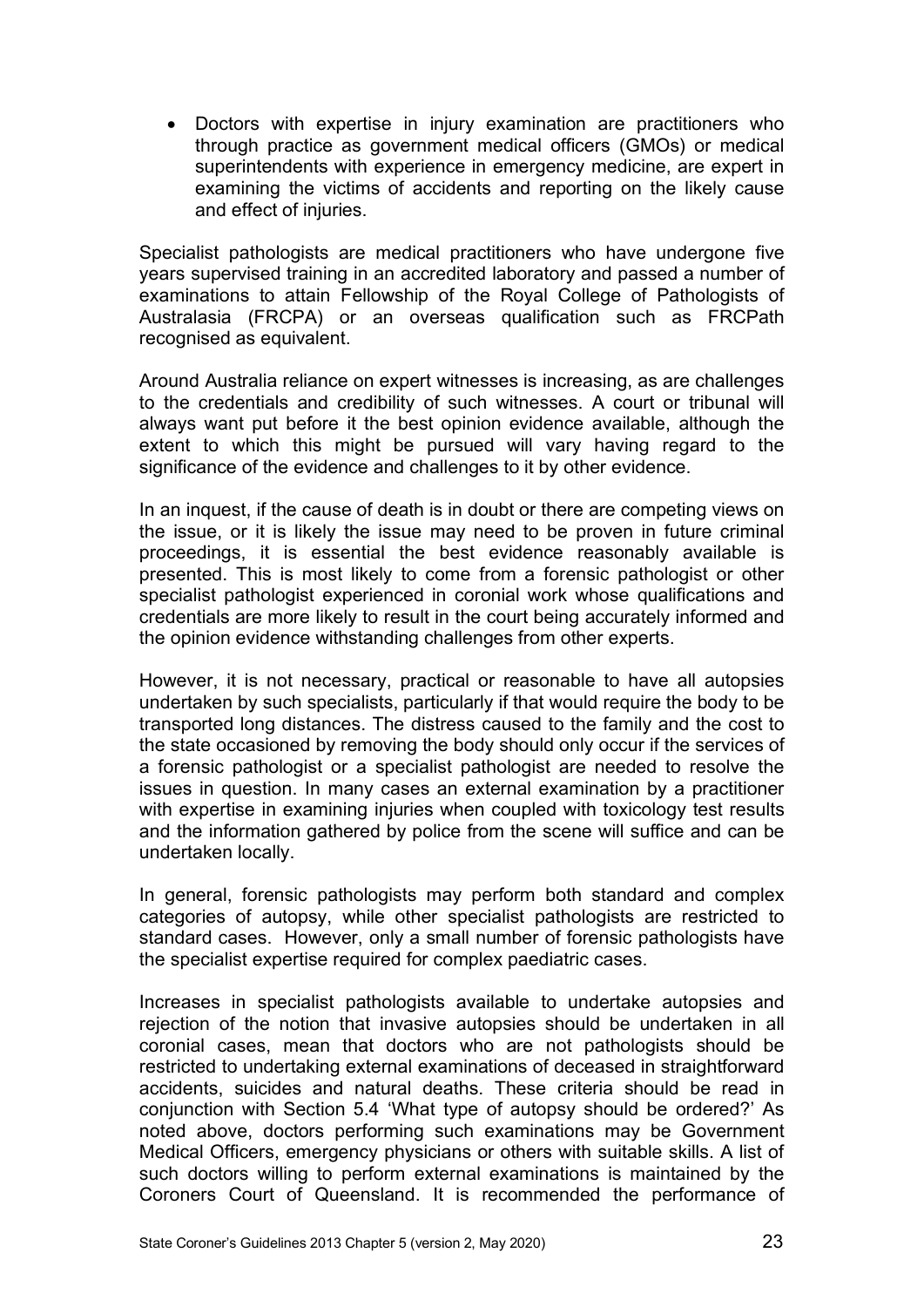external examinations by non-pathologists be supervised by the Chief Forensic Pathologist or delegate.

Advice on distinguishing and managing particular types of autopsies should be sought from the State Coroner, Chief Forensic Pathologist or a forensic pathologist on call.

# <span id="page-23-0"></span>**5.8 Who may be present at an autopsy?**

### <span id="page-23-1"></span>*Legislation*

Coroners Act Section 21

# <span id="page-23-2"></span>*In principle*

The coroner and the police officer investigating the death are entitled to attend the autopsy. Anyone with sufficient interest should also be permitted to attend and observe the autopsy.

The Act envisages the attendance of people for training purposes but this should not happen on an ad hoc basis. Rather, a person wishing to attend an autopsy for this purpose should be referred to the State Coroner who will liaise with the Chief Forensic Pathologist to ensure such requests are handled in a consistent and defensible manner.

### <span id="page-23-3"></span>*In practice*

The principal investigator should usually attend the autopsy if the death is suspicious. They will often be able to provide the pathologist with valuable information that has been gathered from the crime scene that can easily be mis-communicated if passed to the pathologist through other officers. It is essential the pathologist note any additional information received from the investigator if it is at all relevant to the pathologist's findings.

Occasionally, family members or suspects in homicide matters contest the validity of the processes used during an internal autopsy. This can be avoided if a medical practitioner, who is a representative of those parties, is permitted to attend and observe the autopsy. It is preferable such parties observe the first autopsy and thus avoid the need for a second autopsy if they dispute the findings of the first. The consent of the pathologist undertaking the autopsy should be sought and the views of the family member should also be considered before a coroner authorises a third party to attend an autopsy – see s. 21(4).

# <span id="page-23-4"></span>**5.9 Notifying families of autopsy results**

The Form 2, autopsy order, allows the coroner to tick a box at paragraph 6 authorising counsellors, the doctor who conducted the autopsy or police officers to inform the family of the autopsy results. It is highly desirable this authority be given in almost all cases as the autopsy report may take months to be finalised and the family needs to know the result as soon as possible.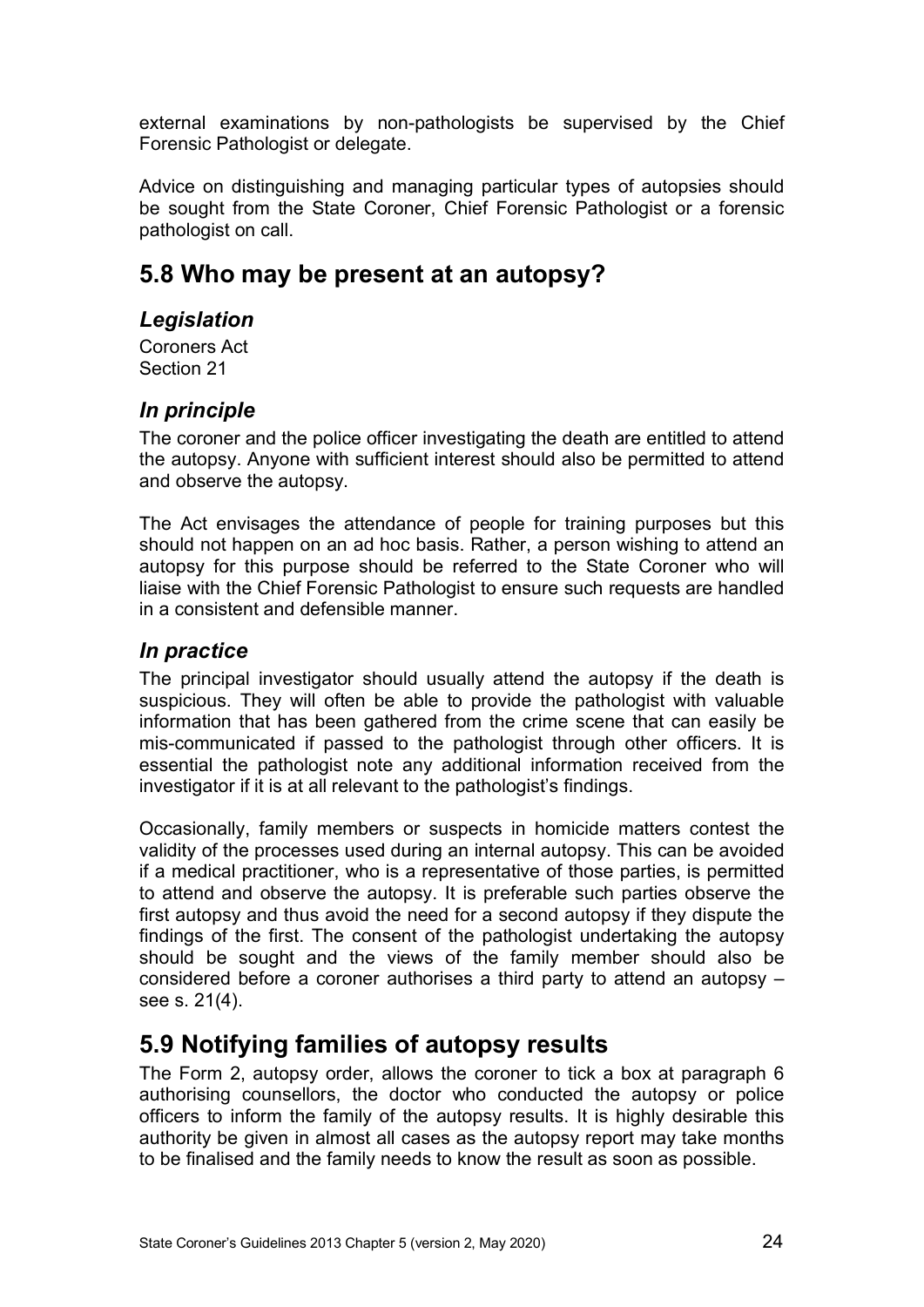The only exception is where the Form 1 indicates the death is suspicious. Unfortunately, family members are in many cases the perpetrators of murders and police may want to interview them before they have the benefit of knowing what was discovered at autopsy. It is important coroners do not unwittingly negatively impact on a criminal investigation by releasing information without considering its impact. In these cases the paragraph 6 of the Form 2 should be amended to provide that no information should be released without consulting the investigator.

# <span id="page-24-0"></span>**5.10 Autopsy notices, autopsy certificates, doctor's notice to coroner after autopsy and autopsy reports**

### <span id="page-24-1"></span>*Autopsy notices and autopsy certificates*

#### <span id="page-24-2"></span>*Legislation*

Coroners Act Sections 21 and 24A

#### <span id="page-24-3"></span>*In principle*

Section 24A(3) of the Coroners Act requires a doctor who has undertaken an autopsy and who has determined the cause of death to complete an autopsy certificate – Form 30. This enables the cause of death to be entered onto the Register of Births Deaths and Marriages which is usually a prerequisite for life insurance payouts, etc. If the pathologist is unable to determine the cause of death pending the receipt of test results an autopsy notice - Form 29 - is issued. This enables the death to be registered only.

The level of certainty autopsying doctors need when considering whether to issue a Form 30 is no higher than that applied by a doctor issuing a cause of death certificate for a non reportable death, i.e. they need to be able to form an opinion as to the probable cause of death.

#### <span id="page-24-4"></span>*In practice*

#### <span id="page-24-5"></span>**Guidelines for pathologists regarding autopsy certificates**

Following consultation with the Chief Forensic Pathologist, I have issued the following guidelines to pathologists undertaking coronial autopsies.

Whenever doctors who have conducted an autopsy can identify the probable cause of death, they should complete a Form 30 and send it to the Registrar, Births, Deaths and Marriages and copy it to the coroner who ordered the autopsy.

If subsequent investigations or test results cause the issuing doctor to conclude another cause of death is more likely, the doctor should issue an amended Form 30.

### <span id="page-24-6"></span>**Doctor's notice to coroner after autopsy – Form 3**

Immediately following the autopsy, the doctor performing the autopsy must complete a Form 3 and provide it to the coroner. The Form 3 records the fact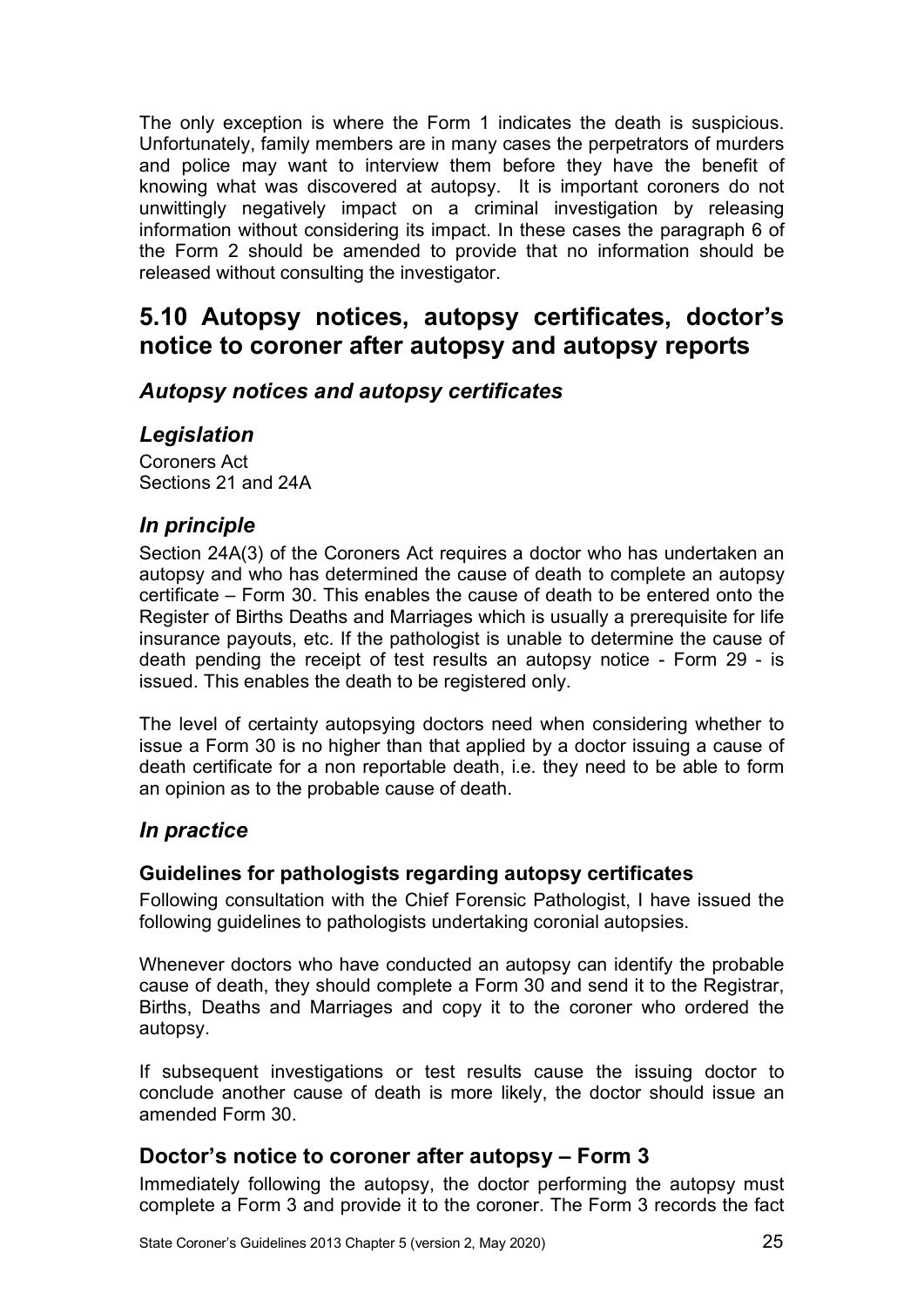the autopsy has taken place and gives advice about tissue and prescribed tissue kept after the autopsy (refer to Section 12 *'*Retention of tissue, whole organs, foetuses and body parts and prescribed tissue' below). The form also advises whether the body is required for further examination or testing; whether identification is settled and whether there is a cremation or infection risk.

The Form 3 also contains a section where the pathologist is able to provide a summary of their main macroscopic findings. These initial conclusions may well be of assistance to coroners considering what further investigation is necessary and would be highly relevant to inquiries being conducted by other bodies such as hospital mortality and morbidity committees or a hospital root cause analysis team. In most cases it would seem appropriate for a coroner to conclude such bodies have 'sufficient interest' to receive the Form 3 upon application. In the past, those reviews have often not been informed by formally reported autopsy findings as the report is usually not received until three to six months after the death.

The form also enables the pathologist to recommend to the coroner further investigative steps at paragraph 11. In the past, pathologists have been alive to issues warranting investigation but these have not usually been communicated until the autopsy report is received. By that time, circumstances may have changed that make it difficult to obtain information, for example, hospital staff may have often moved on. I therefore recommend, in future, you carefully scrutinise paragraph 11 to ascertain whether the pathologist recommends statements be obtained from treating doctors or reports obtained from independent experts. You will note there's also provision for the pathologist to identify the issues which should be explored via those mechanisms.

### <span id="page-25-0"></span>**Autopsy reports**

#### <span id="page-25-1"></span>*Legislation*

Coroners Act Section 25

#### <span id="page-25-2"></span>**Guidelines to pathologists regarding autopsy reports**

Autopsy reports must be in the prescribed Form 8 that is current at the time the report is prepared. The reports should always make clear any extraneous factual underpinning and the source of that information, for example, conversations with police or treating doctors.

Consent of the coroner who ordered the autopsy should always be obtained before seeking input from anybody other than a pathologist colleague or other forensic scientist.

The Form 8 includes a 'Summary and Interpretation' section that should alert the coroner to any unusual findings or the need for further investigation. It should be completed in all cases to assist the coroner's understanding of the autopsy findings.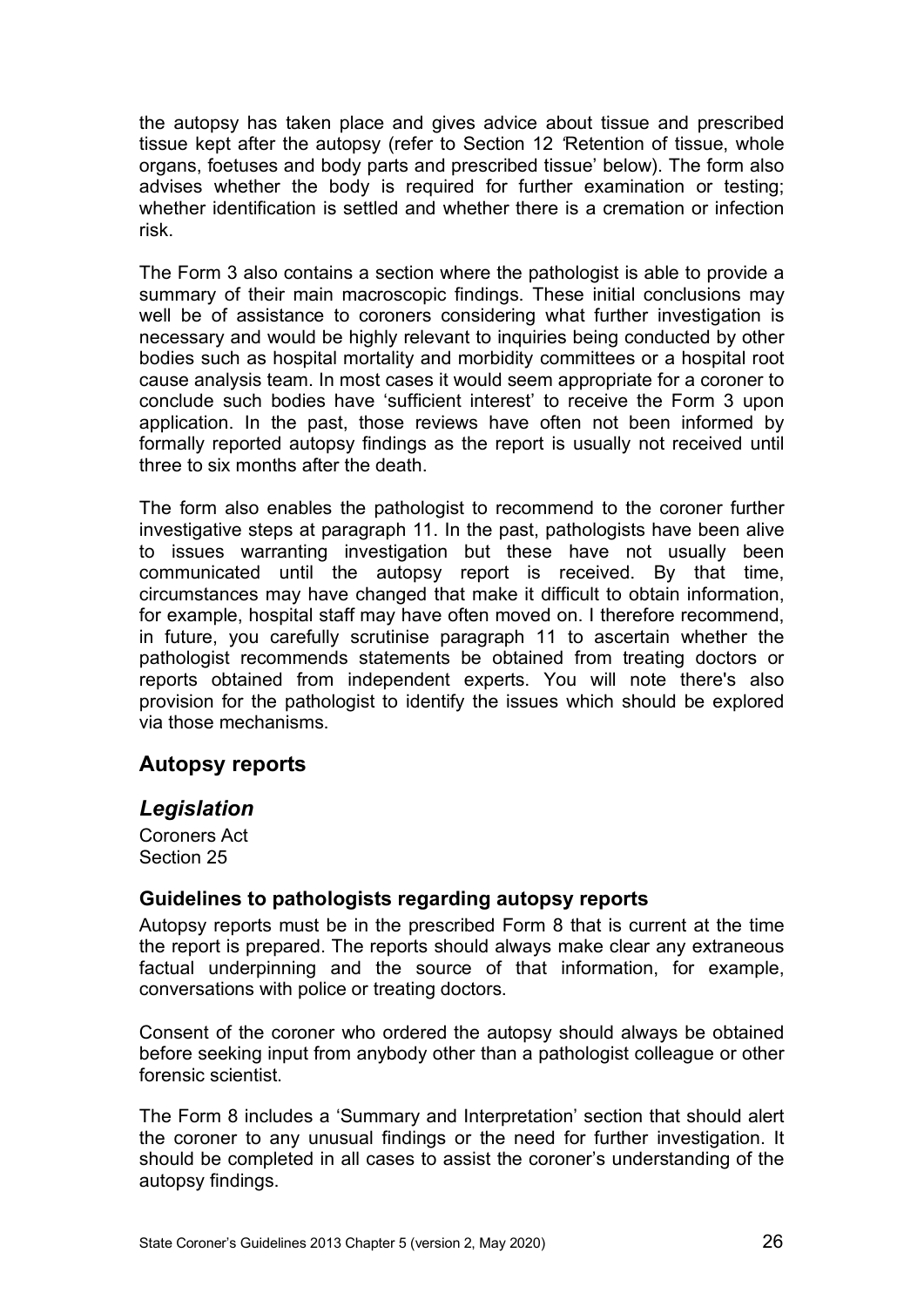In straightforward cases, the pathologist may provide the coroner with an autopsy report containing only demographic details, the type of autopsy and tests performed, the Summary and Interpretation and pathologist's opinion as to the cause of death. However, pathologists should retain in the case file details of the examination and testing performed in case these are required at a later stage. The Chief Forensic Pathologist is encouraged to develop guidelines to facilitate this practice.

Autopsy findings should never be disseminated orally or in writing without the coroner's consent. The autopsy order will usually authorise counsellors or others to advise family members of the autopsy findings.

If requested, the pathologist must provide a copy of an autopsy or test report to the investigating police officer  $-$  s. 25(2). If requested by the chief executive of Queensland Health or the chief executive of the Department of Justice and Attorney-General, the pathologist must provide a copy of an autopsy or test report to a public or health service employee or executive nominated by the relevant chief executive – s. 25(4).

# <span id="page-26-0"></span>**5.11 Performing a further autopsy**

### <span id="page-26-1"></span>*Legislation*

Coroners Act Section 19

# <span id="page-26-2"></span>*In principle*

The Act authorises the undertaking of second or successive autopsies but repeated examination of the body should only be ordered for good reason.

# <span id="page-26-3"></span>*In practice*

Occasionally, after the initial autopsy has been undertaken, either the coroner - as a result of receiving further information, or the family of the deceased - as a result of the natural suspicions that arise in some coroners' cases, will query the accuracy of the findings of the first autopsy.

In these circumstances, the coroner can ask the original pathologist to undertake a further autopsy or authorise another pathologist to do so.

When the family requests a second autopsy, they usually also request a pathologist they have retained to undertake the procedure. Provided the coroner is satisfied the nominated pathologist is appropriately qualified an autopsy order can be directed to that pathologist. It is advisable to make the consent to ordering a second autopsy conditional on the pathologist providing the coroner with a copy of the autopsy report as soon as reasonably practicable.

It is also highly desirable to liaise with the pathologist who undertook the first autopsy so that if another pathologist is to undertake the second autopsy the two doctors can discuss the case. Usually the first pathologist will attend the second autopsy and make tissue samples available to the second pathologist.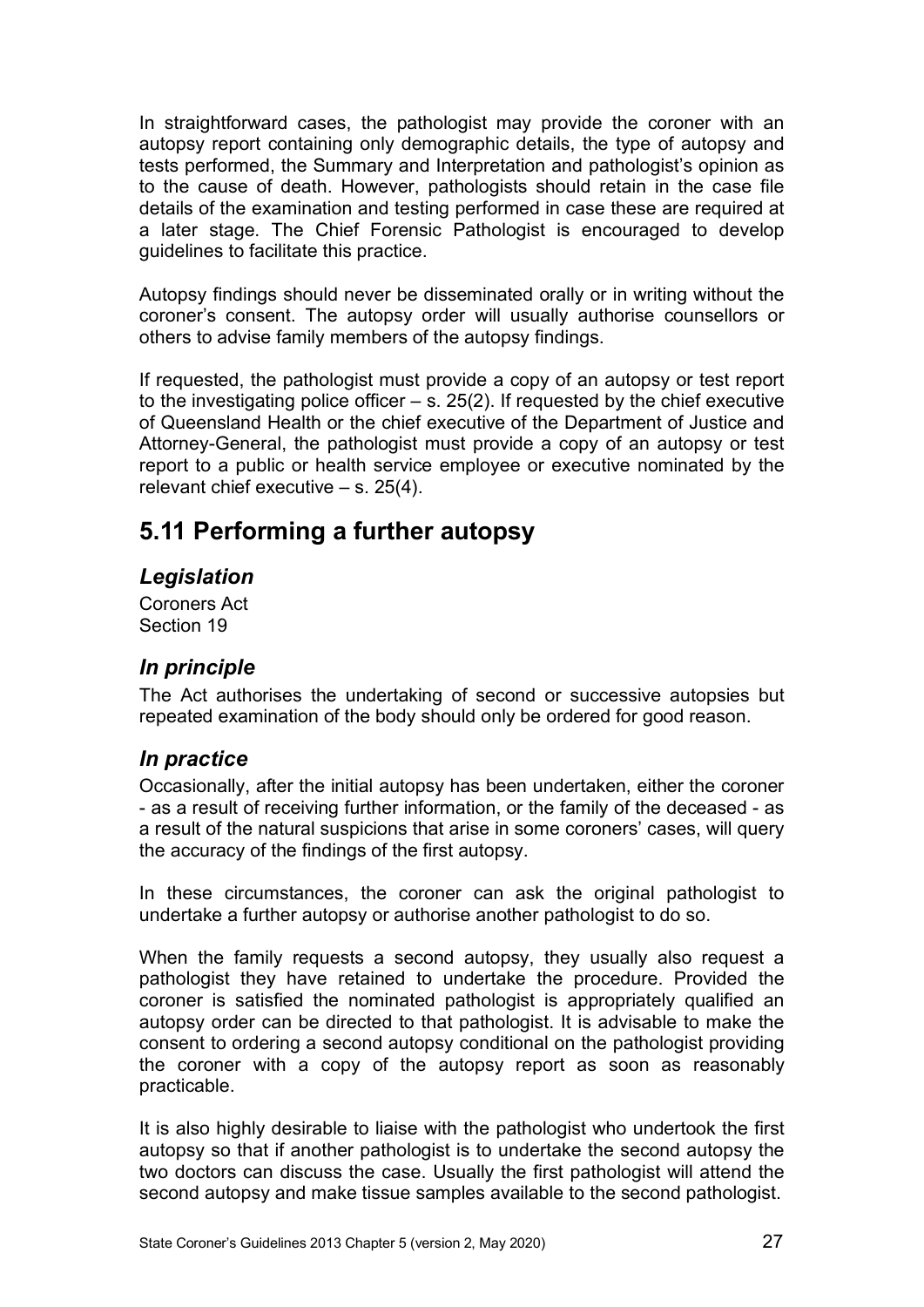# <span id="page-27-0"></span>**5.12 Retention of tissue, whole organs, foetuses and body parts**

### <span id="page-27-1"></span>*Legislation*

Coroners Act Section 24

### <span id="page-27-2"></span>*In principle*

This section seeks to ensure 'prescribed tissu*e'* - whole organs, foetuses or 'identifiable body parts' - is not retained unless the coroner is persuaded it is necessary for the purposes of the investigation and the family has been informed before the body is released.

To ensure that even if these requirements are satisfied a collection of retained organs does not accumulate through oversight, the need for continuing retention must be reviewed every six months.

When such retained tissue is no longer needed for forensic purposes, it must be disposed of in accordance with the family's wishes.

The provisions do not define *'*whole organ' or *'*identifiable body parts' or indicate what regard, if any, should be had to any concerns the family might express. These guidelines seek to address those issues.

### <span id="page-27-3"></span>*In practice*

The Act as passed put safeguards around the unnecessary retention of whole organs and foetuses but those safeguards were in some respects unclear. For example, s. 24(4) prohibited a coroner from ordering the release of the body unless satisfied retention was necessary and the family had been advised, but it gave the coroner no explicit power to order the organ be returned to the body. That anomaly has been addressed – see s. 24(5) – but the extension of the protection to 'identifiable body parts' has focussed attention on definitional issues.

Around the world there has been reaction against the unnecessary retention of organs and other tissues after autopsy. The Australian Health Ministers Advisory Council and Conference in 2002 adopted a National Code of Ethical Autopsy Practice which sought to respond to these concerns and retention rates have reduced significantly. Queensland Health is working with the Coroners Court of Queensland to maintain this trend. Local coroners can play their part in this reform by insisting prescribed tissue is not retained unnecessarily.

### <span id="page-27-4"></span>*Definitional difficulties –what tissue is caught?*

### <span id="page-27-5"></span>*What is an organ?*

It is surprisingly difficult to precisely and exhaustively define what is meant by 'organ'*.* The discipline of human anatomy has developed since ancient times, resulting in a largely arbitrary intellectual construct delineating numerous individual organs and recognisable body parts - approximately 6000 named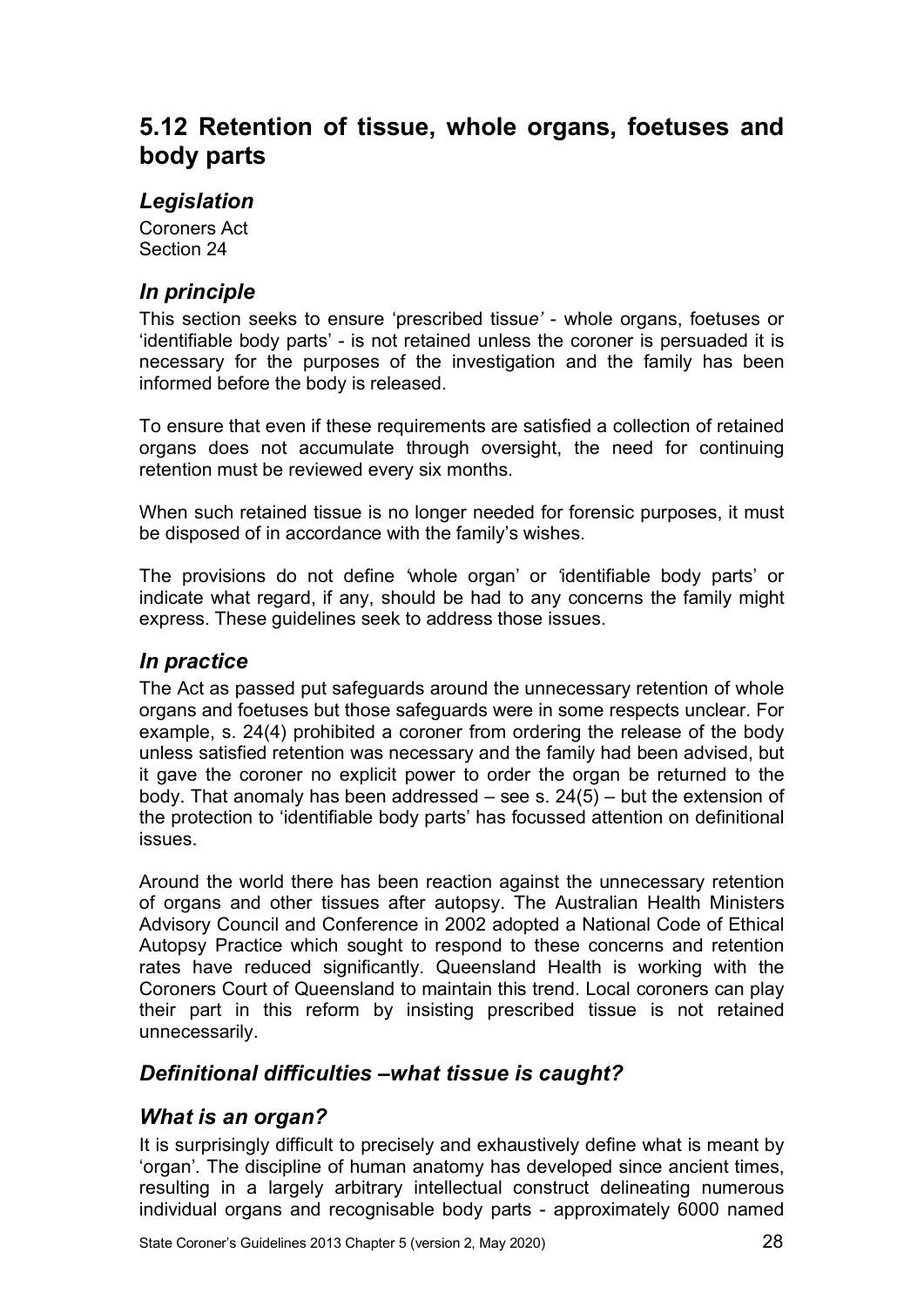structures are listed in the index of Gray's Anatomy. The large, discrete, wellrecognised organs such as the heart, brain and eyes are clearly included. However, more problematic are the dispersed organs, e.g. the skin, digestive organ, lymphatic system, including numerous lymph nodes – and named structures within whole organs, e.g. the aortic valve - and small organs or structures only a few millimetres across, e.g. the four parathyroid glands.

Small anatomical structures, such as lymph nodes, that are technically part of a large dispersed organ, such as the lymphatic system, should therefore not be regarded individually as a whole organ and need not be treated as prescribed tissue.

In some situations, it may be impossible to treat small structures as prescribed tissue simply because they are so inconspicuous the pathologist might unknowingly include them in a sample of another tissue, e.g. parathyroid gland, lymph node. Accordingly, it would be impractical for these small structures to be treated as prescribed tissue.

Having regard to the purpose of the provision, I have concluded it is only necessary to treat as prescribed tissue those organs readily identifiable as discrete entities and not just a part of a system. The attached schedule identifies those which in my view enliven the provision and those which don't.

### <span id="page-28-0"></span>*What is a whole organ?*

A literal application of the provision could mean if a pathologist took all but a small sliver of an organ, the safeguards would not be activated because the whole of the organ had not been retained. I am of the view the intent of the regime should not be circumvented in this manner. Conversely, it was not the intention of the legislature that the provision be activated if samples of, say, heart tissue are taken for testing and the balance returned to the body at the completion of the autopsy.

It is therefore necessary to settle upon some proportion of an organ as satisfying the criterion. I am of the view that greater than 50% by weight is a practical and defensible delineating measure.

# <span id="page-28-1"></span>*What is an identifiable body part?*

Anatomists and forensic pathologists can identify and name almost every aspect of every organ, all vessels of the vascular system, the ligaments, fascia and other connective tissue, etc.

Large complex organs, especially the brain, spinal cord and heart, incorporate numerous recognisable structures, either as a part or extension of their substance e.g. brain stem, pituitary gland, cervical cord, papillary muscle. In my view, components of whole organs, if retained on their own, should not be regarded as 'identifiable body parts', as this appears not to have been the purpose of amending the section 24 regime in November 2009. Not only do the Explanatory Notes to Clause 23 of the *Coroners and Other Acts Amendment Bill 2009* make no reference to seeking to cover the retention of organ components, but also indicate the intention was to ensure the regime covered additional tissues that are 'commonly removed' and, by implication,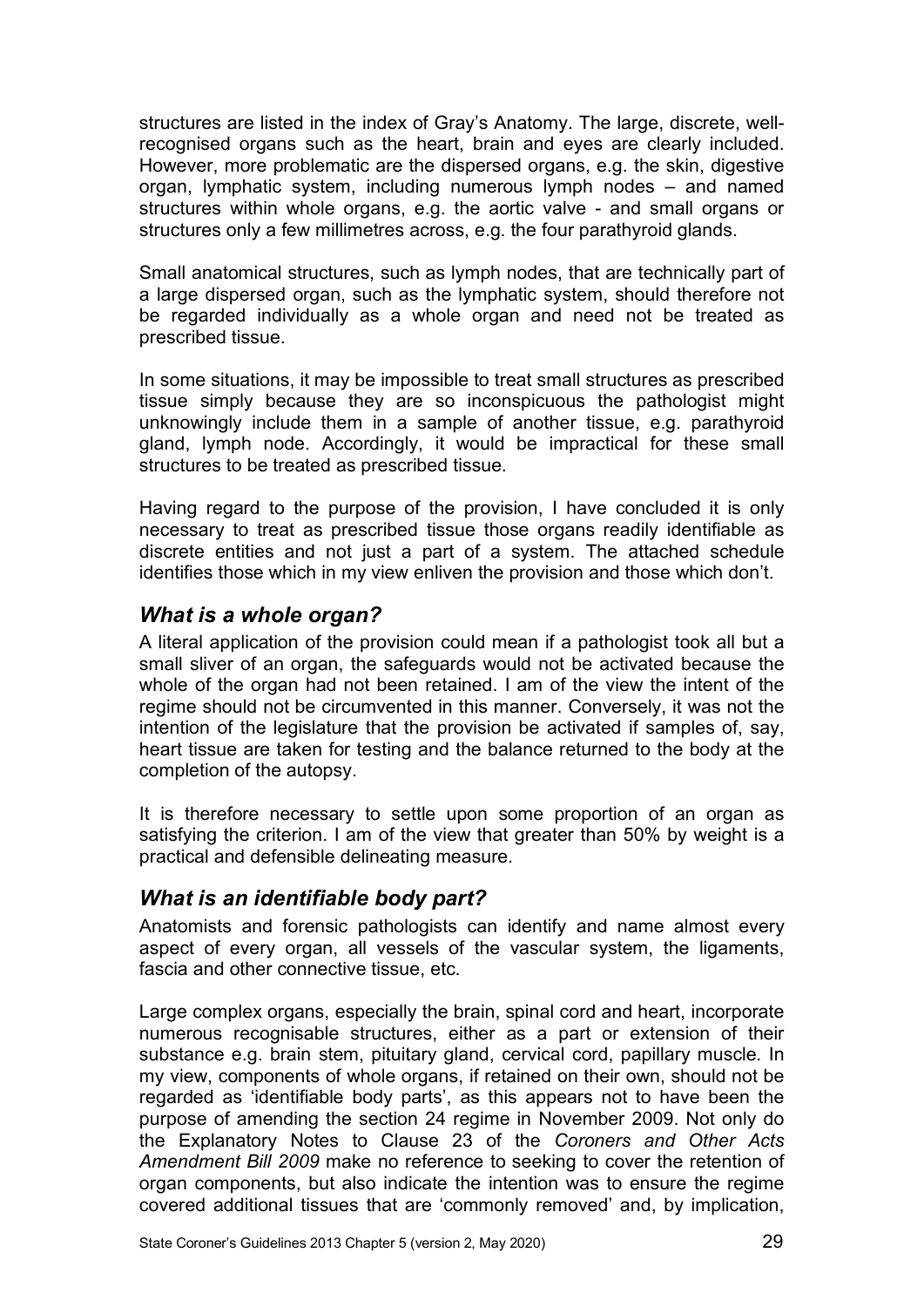are likely to raise families' concerns, citing 'hands and jaws' as examples. Section 24 of the Act gives similar examples – 'limb, digit or jaw*'*.

Having regard to the need to interpret the Act in the manner most likely to give effect to its intent, and the impracticality of applying s. 24 to every piece of retained tissue a pathologist can name, I have concluded its application be limited to those parts identifiable by a reasonably educated layperson, untrained in anatomy, that are not parts of other organs.

<span id="page-29-0"></span>Attachment 5C gives examples.

#### *What is a foetus?*

Foetus includes a stillborn baby examined for the purpose of determining whether it was born alive, a foetus found within its mother, and an embryo.

#### <span id="page-29-1"></span>*Informing the coroner*

A pathologist who conducts an autopsy and removes prescribed tissue they consider should be retained for further testing will inform the coroner of the reasons for the proposal as soon as possible after the autopsy is completed by way of the Form 3. In some cases the pathologist will have identified prescribed tissue they consider should be retained before the autopsy is performed. In these cases the coroner's authorisation may be sought before the autopsy. The Form 3 will still need to record details about the prescribed tissue sought to be retained by the pathologist.

The coroner needs to be satisfied the retention of the tissue is necessary for the effective investigation of the death rather than just the professional interest or development of the doctor. If the cause and circumstances of the death are already established with sufficient clarity, retention will rarely be justified and the coroner should order the return of the prescribed tissue to the body prior to its release.

The coroner's decision about the retention of prescribed tissue must be recorded in Section B of the Form 3. Section B should be completed by the coroner in all cases where prescribed tissue is sought to be retained by the pathologist including those cases where retention of prescribed tissue is authorised prior to autopsy.

Body parts such as a limb, digit or jaw are not ordinarily removed during an autopsy. The coroner should be informed about proposed removal and proposed retention of body parts before they are removed so the coroner can decide whether this is necessary while the body is still intact.

In cases where the body is not identified it may sometimes be necessary to remove the jaw and/or teeth to aid dental comparison and identification. The coroner should still be informed of the removal even though it will be impractical to contact the family member as the identity of the deceased is unknown.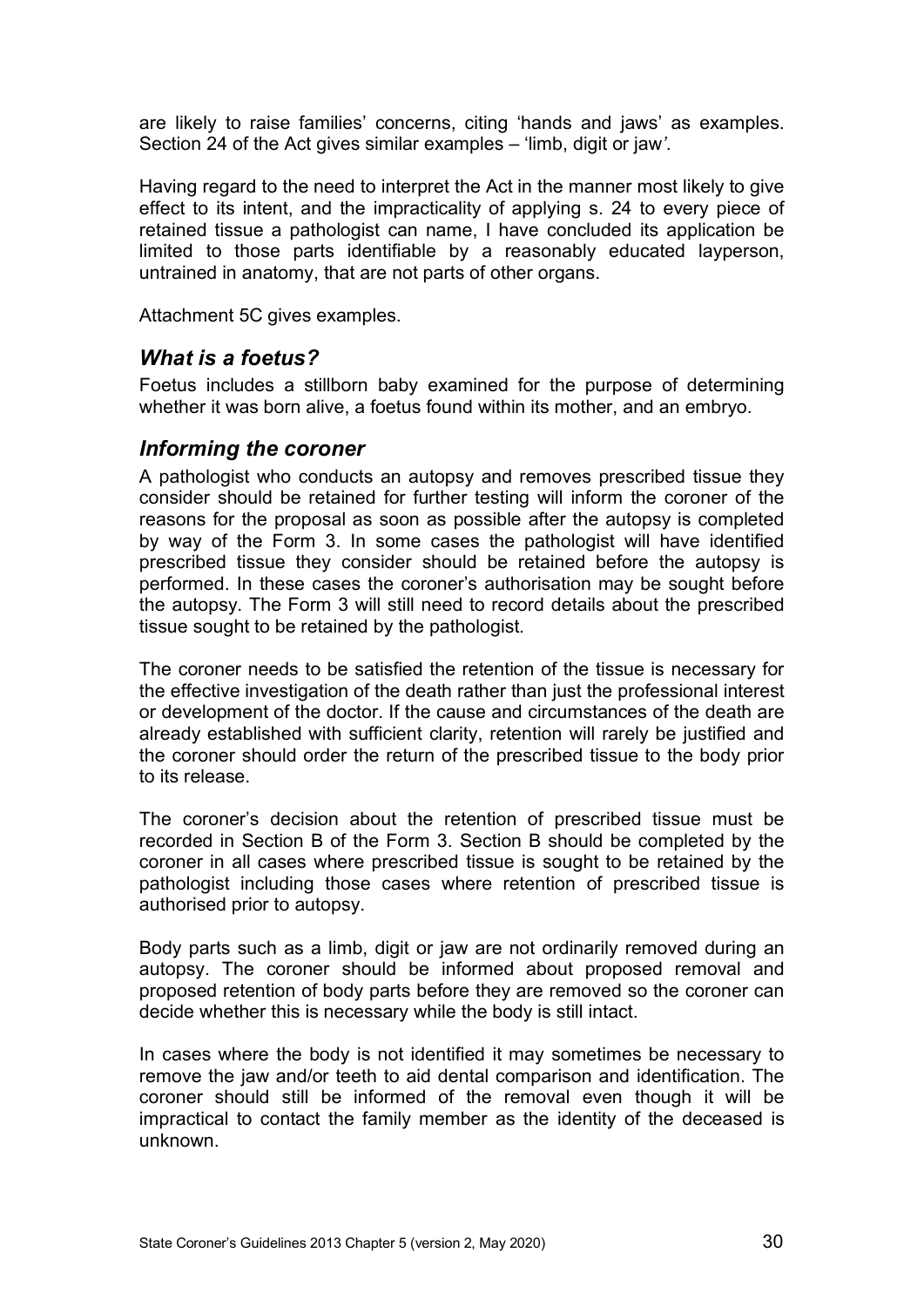### <span id="page-30-0"></span>*Informing the family member*

If the coroner is persuaded retention is probably necessary, the coroner should request a coronial counsellor to seek the views of the family member, unless to do so might compromise the investigation by conveying information to a witness before investigators have interviewed that witness. The views of the investigating officer should be sought if this seems a likely possibility. I consider this proviso is permissible on the basis the obligation to notify the family is conditional upon it being 'practicable' to do so.

If the family objects to the prescribed tissue being retained and acknowledges the failure to retain the tissue for further testing might prevent the precise cause of death being established, the coroner should consider whether such precision is necessary. If there is sufficient evidence otherwise available to satisfy the coroner the death is from natural causes and there is no basis to conclude any third party or wrongful act was involved in the death, the coroner might conclude such extra information retention and testing might provide is unnecessary.

### <span id="page-30-1"></span>*Disposal of prescribed tissue*

The entity holding the tissue must dispose of it having regard to the wishes expressed to the coroner by the family member when the retention was authorised. Therefore, if a decision is made to retain prescribed tissue, the coroner must be informed of the family member's wishes as to what is done with it when it is no longer required for testing. The coronial counsellor who seeks the family member's views regarding the retention will also ascertain this information and should relay this to the coroner.

In some cases, the family may not be ready to decide about disposal at the time of autopsy. If so, the coronial counsellor will advise the coroner a decision on disposal has been deferred and will follow this up with the family later. This should be sufficient to allow release of the body.

All orders for release of bodies are entered into the Coroners Case Management System (CCMS). If prescribed tissue has been retained, this must be noted in the Autopsy Screen in CCMS. The Coroners Court of Queensland will run monthly reports showing those matters where such tissue has been retained for six months and inform the local coroners of such matters requesting confirmation that the tissue should be retained or released. This will ensure compliance with s. 24(6) which requires coroners to consider at six monthly intervals whether prescribed tissue is still required for the purposes of the investigation. When the continued retention of prescribed tissue is reviewed in accordance with s. 24(6), the reason for on-going retention should be recorded on the file.

However, in those case where the family has indicated they want the prescribed tissue returned to them for interment, coroners should closely monitor retention of prescribed tissue so it can be released as soon as possible. Usually organs will only need to be kept for a few weeks to enable them to be 'fixed' and samples taken. In some particularly contentious cases a suspect might want to have testing undertaken by an independent pathologist who might want to take their own tissue sample. This is a matter that must be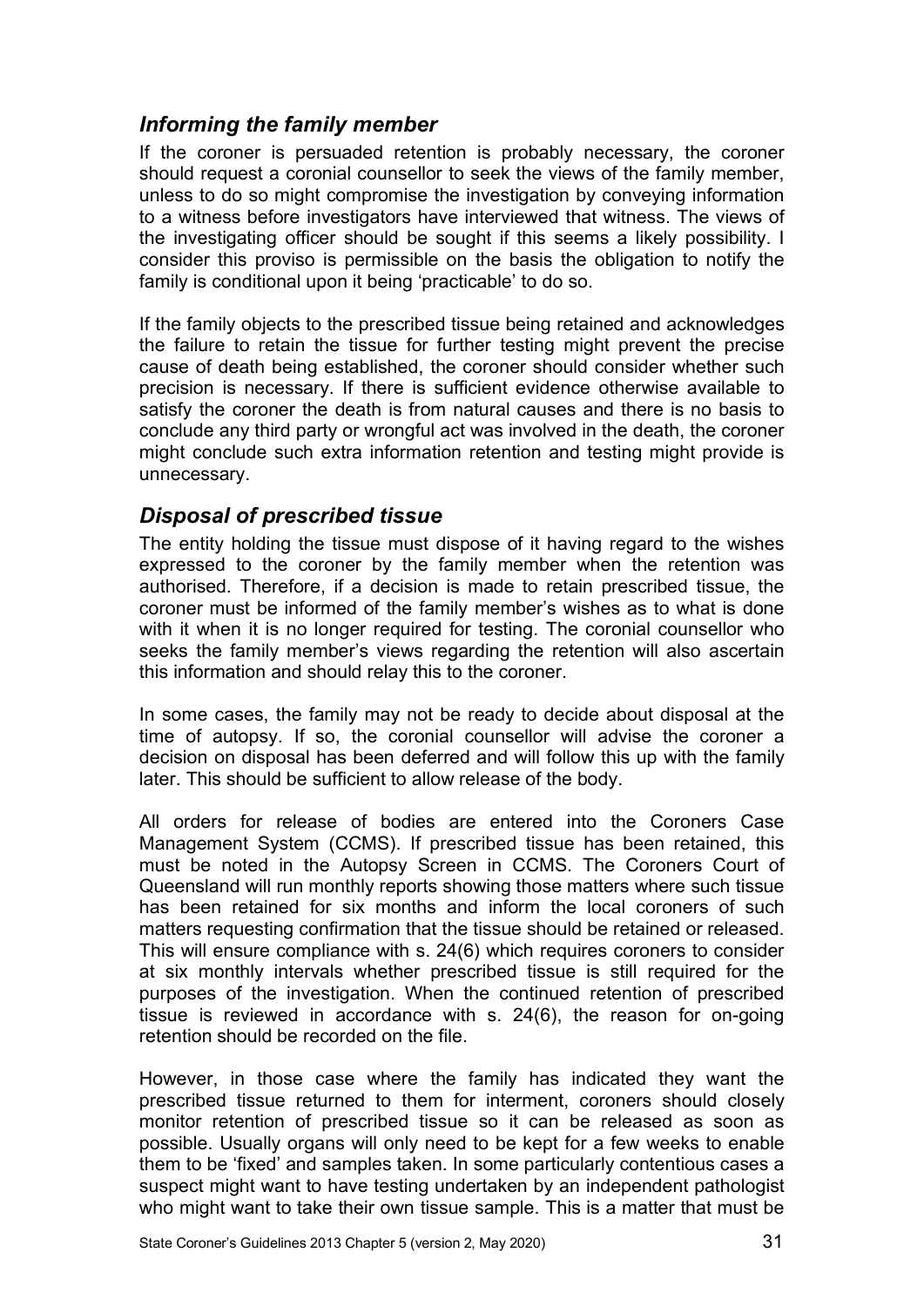negotiated with the case pathologist on a case by case basis, balancing the need to preserve evidence and the interests of other parties to review the case pathologist's findings with the right of the family to have their loved one's organs returned as soon as possible.

Section 24(6) gives the coroner the power to order disposal of prescribed tissue at any stage in the investigation of the death having considered whether the tissue is still needed for the investigation itself or for future proceedings, e.g. murder trial, death in custody inquest. Indeed, the coroner has a responsibility to ensure prescribed tissue is kept for no longer than is strictly necessary. To achieve this, the coroner may wish to establish administrative arrangements, for example, by authorising disposal as soon as the autopsy report is received, or by asking pathologists to advise when examination of the prescribed tissue is complete. In deciding when to authorise disposal of prescribed tissue, coroners should consult with the pathologist, but bear in mind the pathologist's view may ultimately need to be over-ridden because other factors are also important, especially the family's views, and the likelihood and potential value of subsequent re-examination.

It should be borne in mind some types of tissue may, in the process of testing, be converted entirely to 'specimen tissue' as defined under the *Transplantation and Anatomy Act 1979* and must therefore be kept indefinitely in accordance with s. 24(7). Examples include the eye, the brain stem and parts of the spinal cord.

#### <span id="page-31-0"></span>*Summary*

- Prescribed tissue should only be retained for testing, examination or evidentiary purposes if the coroner is persuaded the retention is necessary for the investigation of the death.
- When considering whether tissue is a whole organ or an identifiable body part, coroners should have regard to the attached schedule.
- Family members must be consulted in relation to these issues if possible and if to do so would not risk compromising the investigation.
- If not satisfied retention is necessary for the investigation of death, the coroner should order return of the prescribed tissue to the body prior to its release.
- If prescribed tissue is retained, the coroner should monitor its testing so what is not needed to be kept can be returned to the family as soon as possible.

# <span id="page-31-1"></span>*Paternity testing*

Tissue taken at autopsy can't be released or destroyed without the consent of a coroner. Usually this happens at the conclusion of the coronial investigation. Occasionally, family members seek access to such samples for DNA testing with a view to confirming paternity of a child presumed to be of the deceased person.

As cited above s. 24(9) provides the tissue must be released to 'a family member' if the family member 'wishes to test, or use the tissue for a lawful purpose'.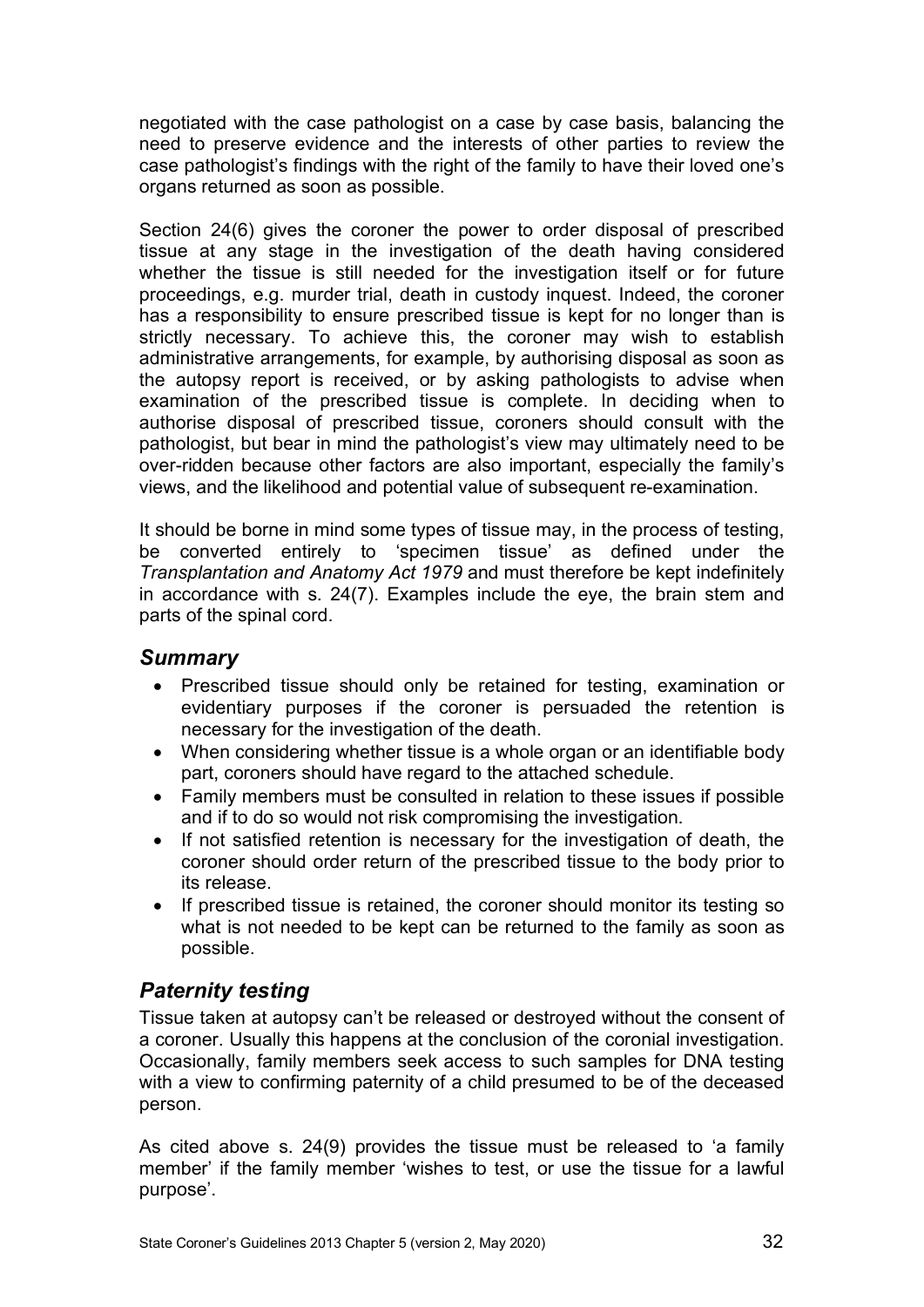The term family member is defined by reference to a descending hierarchy of relationships – spouse, adult child, parent, etc. In my view that means a parent of a deceased man is not entitled to the tissue to test the paternity of a putative grandchild if the deceased was in a spousal relationship with the child's mother or any other person at the time of his death.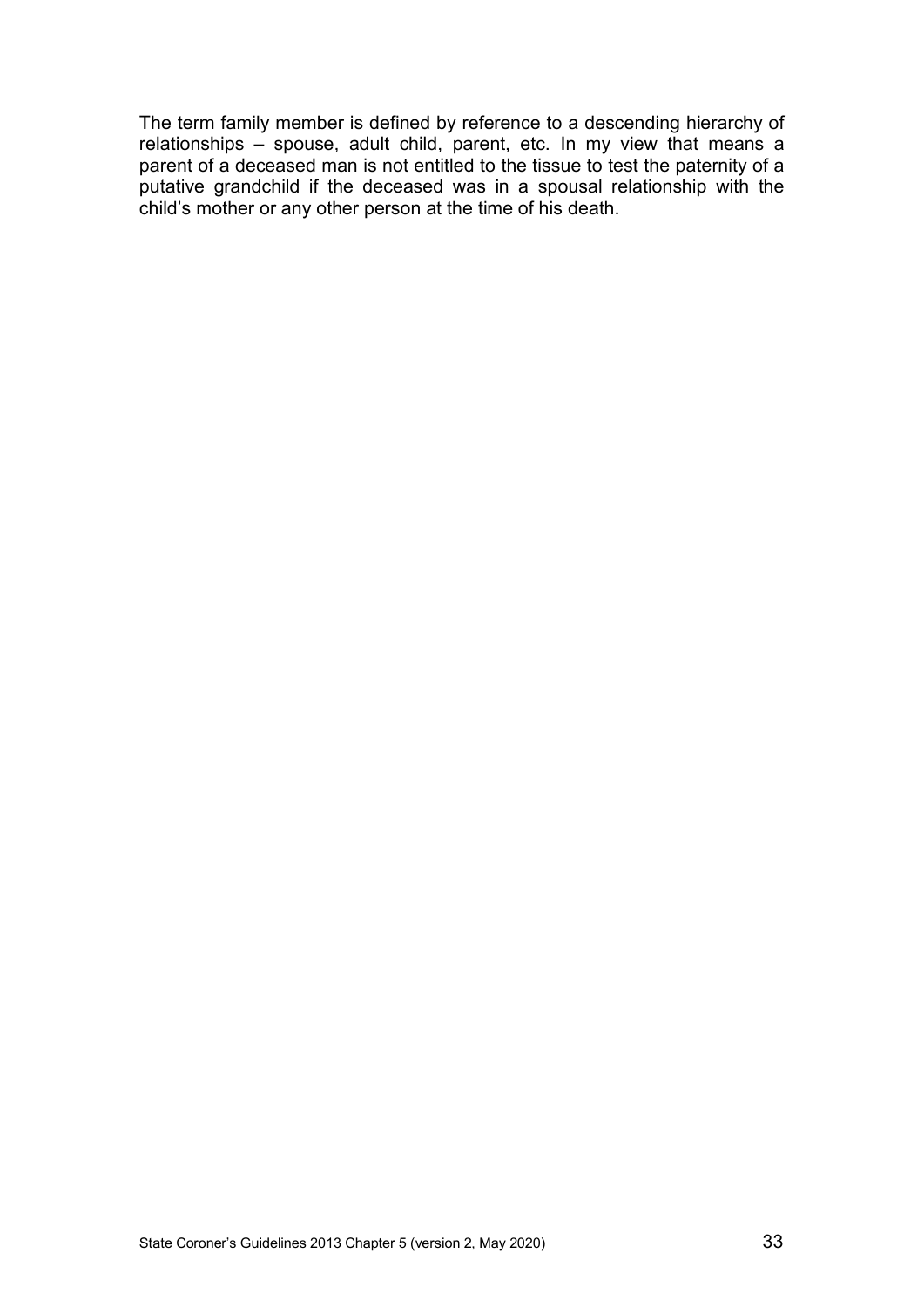# <span id="page-33-0"></span>*Attachment 5A*

#### <span id="page-33-1"></span>**Guidelines for coroners and pathologists: toxicology samples at autopsy**

Samples for toxicology should be kept in the following deaths:

- Homicides and suspicious deaths
- Deaths in custody and during, or as a result of, police operations
- Suicides and accidents (including passengers)
- All cases of suspected deliberate and accidental intoxication by medical and illicit drugs, carbon monoxide, cyanide, and other poisons
- Negative autopsies (including sudden deaths in infancy "SUDI")
- Deaths in a health care setting, including analyses for toxic, therapeutic and subtherapeutic levels of drugs
- Natural deaths where reactions to drugs or herbal medicines are possible
- Cases undergoing external examination only samples for toxicology should generally be taken and at least placed on hold

In many cases, however, samples should simply be placed on hold in Forensic Toxicology pending resolution of the autopsy investigation or further discussions with the coroner. The aim of these guidelines is to ensure that sufficient samples are retained and are available, not to promote excessive or unnecessary analysis.

The guidelines also include measures to address the issue of post-mortem drug redistribution which can cause spurious increases in drug levels in post-mortem blood samples. This affects drugs that are concentrated to high levels in particular tissues during life (e.g. liver) and then leak out into nearby blood after death.

Unless specifically ordered by the coroner, toxicology samples are not needed in straightforward natural deaths with a clear cause of death and no contribution from medication. Useful samples may be unobtainable in some cases (e.g. skeletal remains, advanced decomposition, disruptive injuries). In certain circumstances, the coroner may agree that samples need not be kept (e.g. selected disasters).

If in doubt, advice on how to proceed should be sought from a forensic toxicologist, forensic pathologist or forensic medical officer, depending on the expertise needed.

Dedicated forensic toxicology tubes (10ml) should be used for most liquid samples (see table) as the fluoride-oxalate reduces post-sampling fermentation, which can otherwise occur, even in relatively "clean" samples such as urine.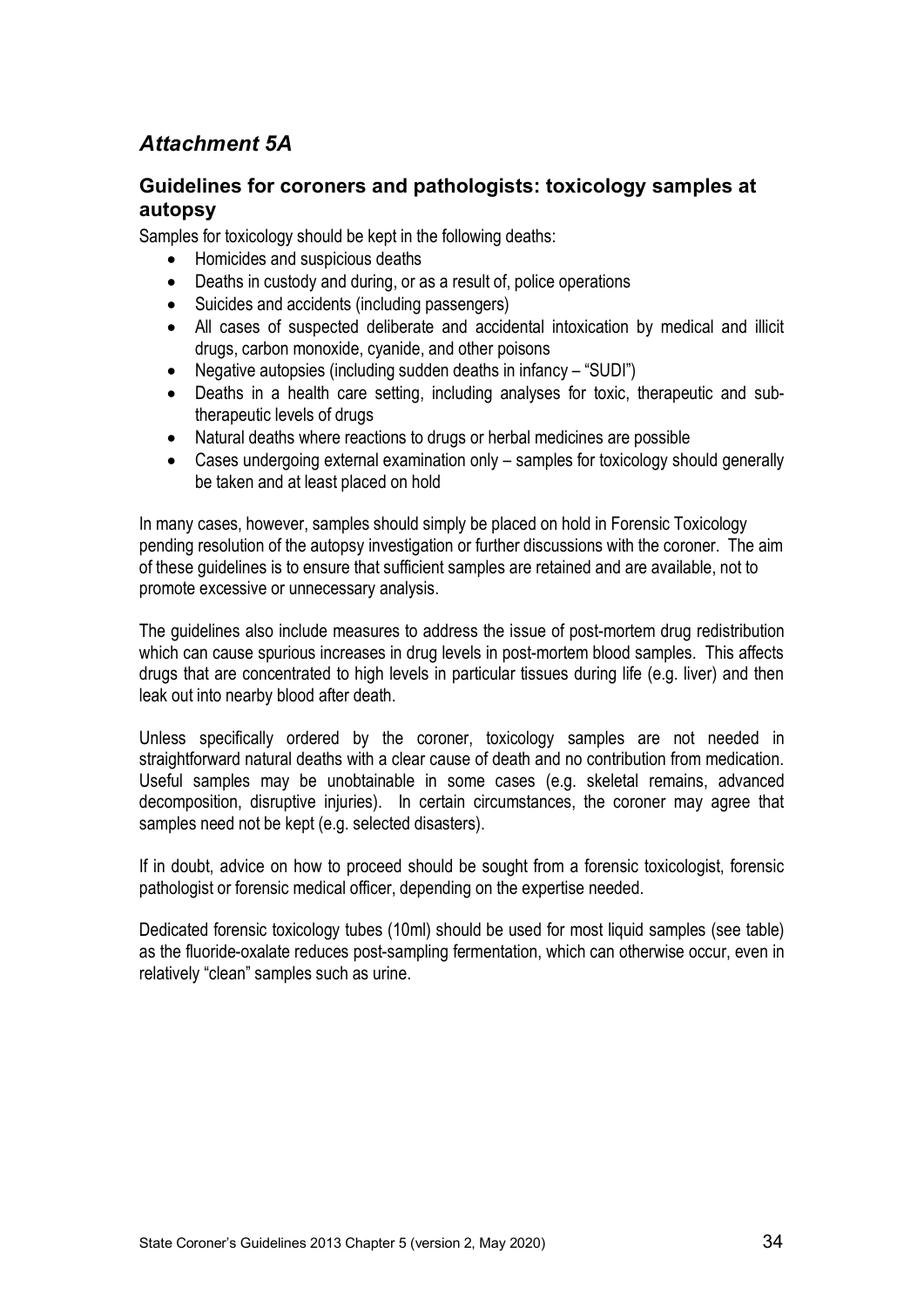| <b>Type</b>      | <b>Samples</b>                         | <b>Guidelines</b>                                                                                    |
|------------------|----------------------------------------|------------------------------------------------------------------------------------------------------|
| Blood            | 3 x 10ml in fluoride oxalate tube      | All cases requiring toxicology, if available.                                                        |
|                  |                                        | To minimise post-mortem drug redistribution,                                                         |
|                  | (1 x 10ml in plain tube in cases       | blood should be taken promptly from the femoral                                                      |
|                  | of suspected fluoride poisoning)       | vessels, ideally the femoral vein. Avoid "milking"                                                   |
|                  |                                        | the vessels if possible. Only if blood is not                                                        |
|                  |                                        | obtainable from femoral vessels (e.g. in infants,                                                    |
|                  |                                        | severe bleeding, decomposition) should other sites                                                   |
|                  |                                        | be used and in these cases the reason should be                                                      |
|                  |                                        | recorded. The actual sampling site utilised must                                                     |
|                  |                                        | always be noted. Without this information, the                                                       |
| Blood            | 1 x 5ml in EDTA tube - submit          | toxicology results may be uninterpretable.                                                           |
|                  |                                        | Cases of suspected poisoning with anti-                                                              |
|                  | for biochemistry to Pathology<br>Qld   | cholinesterase pesticides (seek advice on details)                                                   |
| Urine            | 1 x 10ml in fluoride oxalate tube      | All cases requiring toxicology, if available                                                         |
| Admission        | All blood (& urine) samples that       | In deaths that occur after admission to hospital,                                                    |
| samples          | the clinical laboratory can            | post-mortem samples will not reflect alcohol and                                                     |
|                  | provide                                | drug levels at the time of an incident. Samples                                                      |
|                  |                                        | from the time of admission should therefore be                                                       |
|                  |                                        | sought.                                                                                              |
| Blood in health  | All blood (& urine) samples that       | In deaths where the administration of drugs may                                                      |
| care deaths      | the clinical laboratory can            | be involved, it may be necessary to ask                                                              |
|                  | provide                                | toxicologists to analyse samples from different                                                      |
|                  |                                        | times during admission.                                                                              |
| Vitreous         | Whatever is obtainable without         | So far as practicable, vitreous should be sampled                                                    |
| humour from      | damaging eyeballs, typically           | in all cases requiring toxicology and at least                                                       |
| eyeballs         | about 5ml in a fluoride oxalate        | placed on hold. Vitreous is less prone than blood                                                    |
|                  | tube                                   | to decomposition, alcoholic fermentation and drug                                                    |
|                  | (Disfigurement should be               | redistribution.                                                                                      |
|                  | avoided by restoring the shape         | In some cases, use of vitreous for glucose and<br>other clinical biochemistry may take precedence.   |
|                  | of the eyeball by injecting<br>water.) |                                                                                                      |
| <b>Head hair</b> | Pencil-thick tuft of plucked head      | Cases in which previous exposure/usage is a                                                          |
|                  | hair about 3-5 cm long in click-       | significant issue (e.g. therapeutic and illicit drugs,                                               |
|                  | seal plastic bag or other small        | heavy metals) - seek advice from toxicologist as                                                     |
|                  | plain container                        | validated testing is not readily available in                                                        |
|                  |                                        | Australia (as at Feb 2012).                                                                          |
| Kidney, head     | Head hair as above                     | In suspected heavy metal poisoning, these                                                            |
| hair, nails      | Others - seek advice                   | samples should be considered - seek advice                                                           |
|                  |                                        | about details                                                                                        |
| Lung             | One lobe of a lung "triple"            | All cases (except carbon monoxide poisoning) in                                                      |
|                  | bagged" with minimal                   | which toxicity of volatiles or gases may be involved                                                 |
|                  | headspace                              | (e.g. solvents, butane, propane, spray paint,                                                        |
|                  | (Note: one lobe does not               | petrol, glue, helium, nitrous oxide)                                                                 |
|                  | amount to a "whole organ")             |                                                                                                      |
| Stomach          | 50-250 ml in plain container           | Cases where the route of ingestion, or the amount                                                    |
| contents         |                                        | remaining in the stomach may be significant                                                          |
|                  | (Measure and record total              | issues.                                                                                              |
|                  | stomach contents volume.)              | Also cases where an oral poison is suspected but<br>may not be detectable in blood (e.g. corrosives, |
|                  |                                        | pesticides, heavy metals). Seek advice if in doubt.                                                  |
| Nasal swabs      | Plain swabs from both nostrils         | Cases where nasal inhalation or snorting of                                                          |
|                  |                                        | cocaine, heroin or other drugs is a possibility                                                      |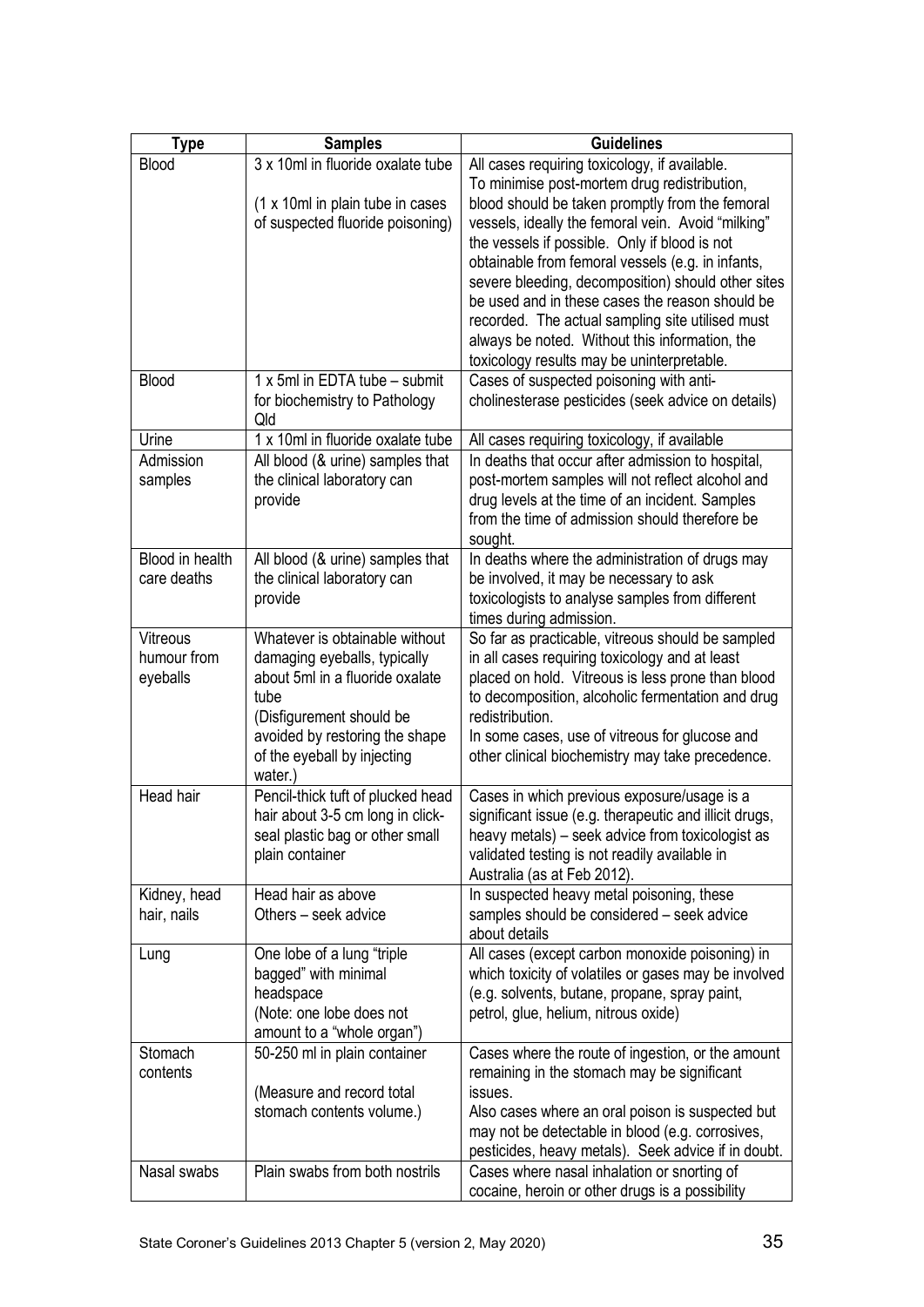| Type             | <b>Samples</b>                    | <b>Guidelines</b>                                                            |
|------------------|-----------------------------------|------------------------------------------------------------------------------|
| Liver            | 2 x 50 grams in a plain           | Cases where blood is unobtainable, or where an                               |
|                  | container                         | extra sample type may provide a cross-check if                               |
|                  |                                   | post-mortem redistribution is possible                                       |
| Bile             | 1 x 10ml in fluoride oxalate tube | Sampling bile may be useful in possible opioid                               |
|                  |                                   | toxicity to distinguish acute and chronic use - see<br>footnote <sup>8</sup> |
| Skeletal         | 2 x 50 grams in a plain           | Cases where blood and liver are unobtainable                                 |
| muscle           | container                         |                                                                              |
| Injection site   | Skin & subcutaneous tissue        | Cases where route of administration is an issue, or                          |
|                  | (about 3 cm cube in plain         | to check for drugs that break down in blood (e.g.                            |
|                  | container)                        | heroin)                                                                      |
| <b>Bite site</b> | Bite site, regional lymph node,   | In suspected bites by snakes, spiders etc, seek                              |
|                  | blood, urine, etc                 | advice about suitable samples and where to send                              |
|                  |                                   | them                                                                         |
| Medical          | E.g. morphine infusion pump if    | Should be submitted intact for examination and                               |
| equipment        | this may be implicated in the     | analysis in the toxicology laboratory – seek advice                          |
|                  | death                             |                                                                              |
| Syringes         | Syringes in cases of suspected    | The toxicology laboratory does not analyse                                   |
|                  | illicit drug use are not          | syringes in cases of illicit drug use unless there                           |
|                  | recommended                       | are exceptionally good reasons. Prior consultation                           |
|                  |                                   | is required.                                                                 |

<span id="page-35-0"></span><sup>8</sup> "Biliary total morphine concentrations are significantly higher in delayed deaths, persons using very high doses and in persons using heroin regularly. There are, however, few data in the literature to support any strong conclusions made from biliary concentrations…" on page 252 in *The Forensic Pharmacology of Drugs of Abuse*, OH Drummer, Arnold publishing 2001.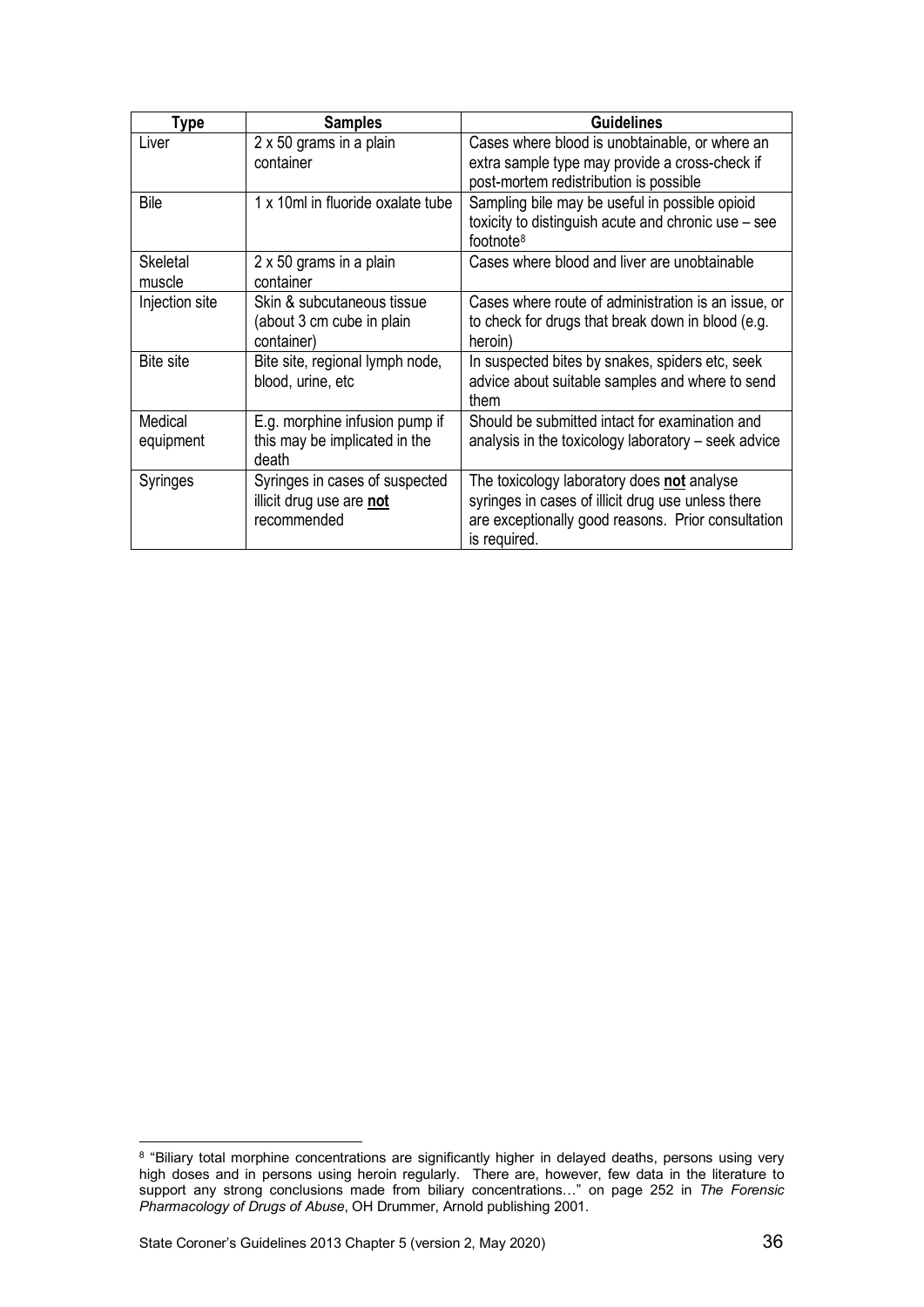## <span id="page-36-0"></span>*Attachment 5B*

#### <span id="page-36-1"></span>**Doctors approved as examiners under sections 11AA and 14 of the**  *Coroners Act 2003*

The following doctors are approved as "examiners" and may perform "preliminary examinations":

- Forensic pathologists employed by Health Support Queensland and credentialed to perform coronial autopsies
- Medical registrars working under the supervision of forensic pathologists
- Specialist pathologists contracted by the Department of Justice and Attorney-General and credentialed to perform coronial autopsies

#### <span id="page-36-2"></span>**Doctors approved by the State Coroner to conduct particular types of autopsy under section 14 of the** *Coroners Act 2003*

To perform coronial autopsies in Queensland, specialist pathologists must have appropriate qualifications and training. Based on these, the Health Support Queensland Credentialing Committee has determined scopes of clinical practice for different types of autopsies.

Specialist pathologists employed by Forensic and Scientific Services, within Health Support Queensland, hold full scope of clinical practice across all types of coronial autopsy.

Medical registrars and other trainees may perform all types of coronial autopsy but only under the supervision of a specialist pathologist, based on their stage of training.

Specialist pathologists contracted by the Department of Justice and Attorney-General do not hold full scope of practice. For Dr David Williams, this excludes complex autopsies on children. Dr Boris Terry and Dr Max Stewart hold scope limited to coronial autopsies that are not complex, i.e. straightforward natural deaths, accidents and suicides.

A specialist forensic pathologist from another Australian State or Territory may be approved by the State Coroner to perform any type of autopsy in a particular case, such as where the family has requested a further autopsy.

#### <span id="page-36-3"></span>**Types of coronial autopsy**

<span id="page-36-4"></span>Autopsies limited to external examinations are usually of low complexity.

#### **Complex coronial autopsies in subjects over 14 years of age**

- Homicides and suspicious deaths
- Other deaths where criminal charges possible, e.g. hit-and-run accidents
- Complex accidents, e.g. industrial and mining deaths, SCUBA diving deaths
- Deaths in custody, in police operations and in care
- Complex natural deaths, e.g. sudden unexpected deaths in young adults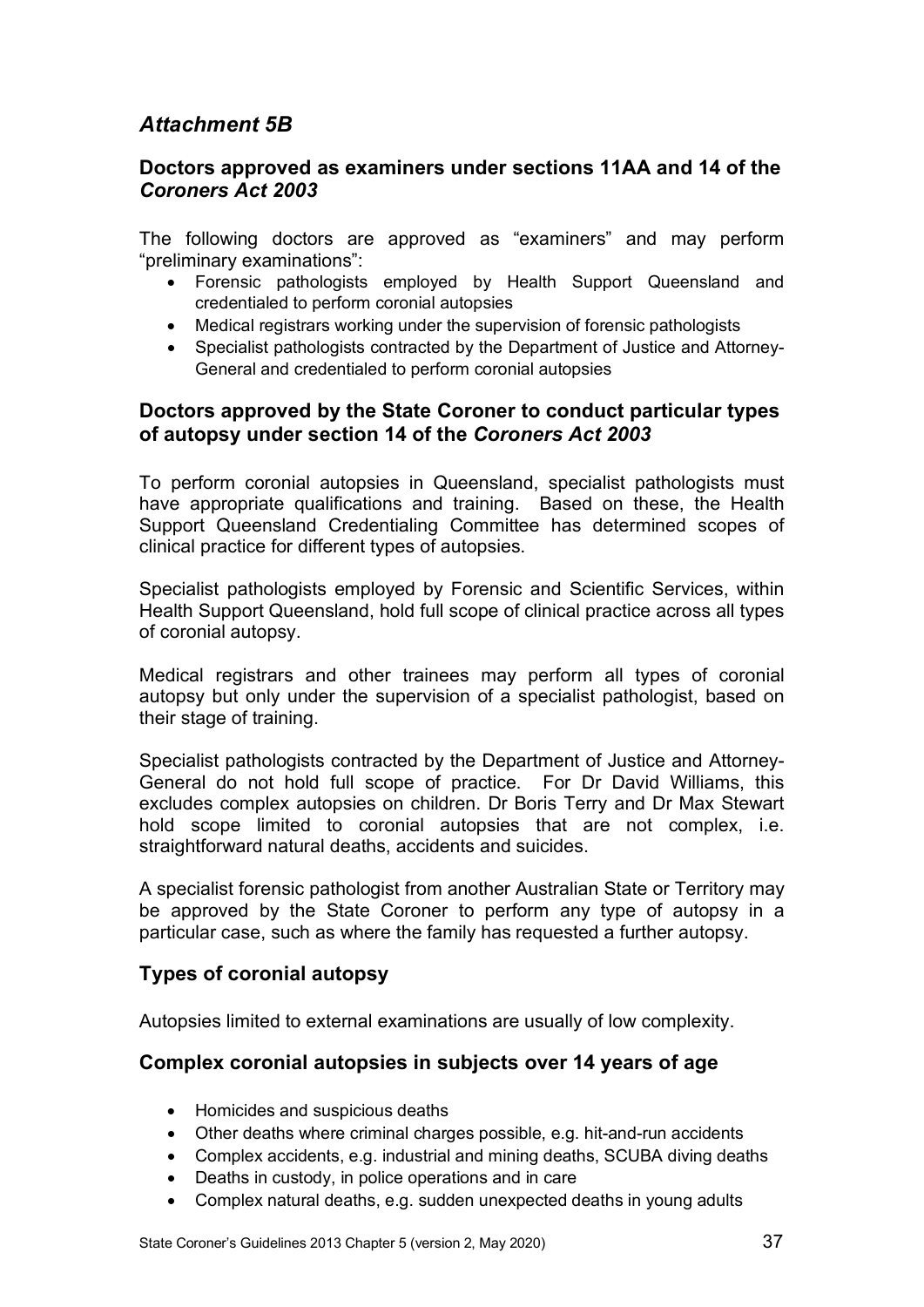- Healthcare related deaths, including all maternal deaths
- Deaths requiring specialised identification, including skeletal remains
- Deaths requiring Disaster Victim Identification (DVI) procedures
- Deaths involving complex poisoning (e.g. agricultural chemicals, snake bites)

#### <span id="page-37-0"></span>**Complex coronial autopsies in children aged 14 years or under**

- All complex categories for adults as above
- Sudden unexpected deaths in infancy
- Accidental drowning
- Neonatal and perinatal deaths